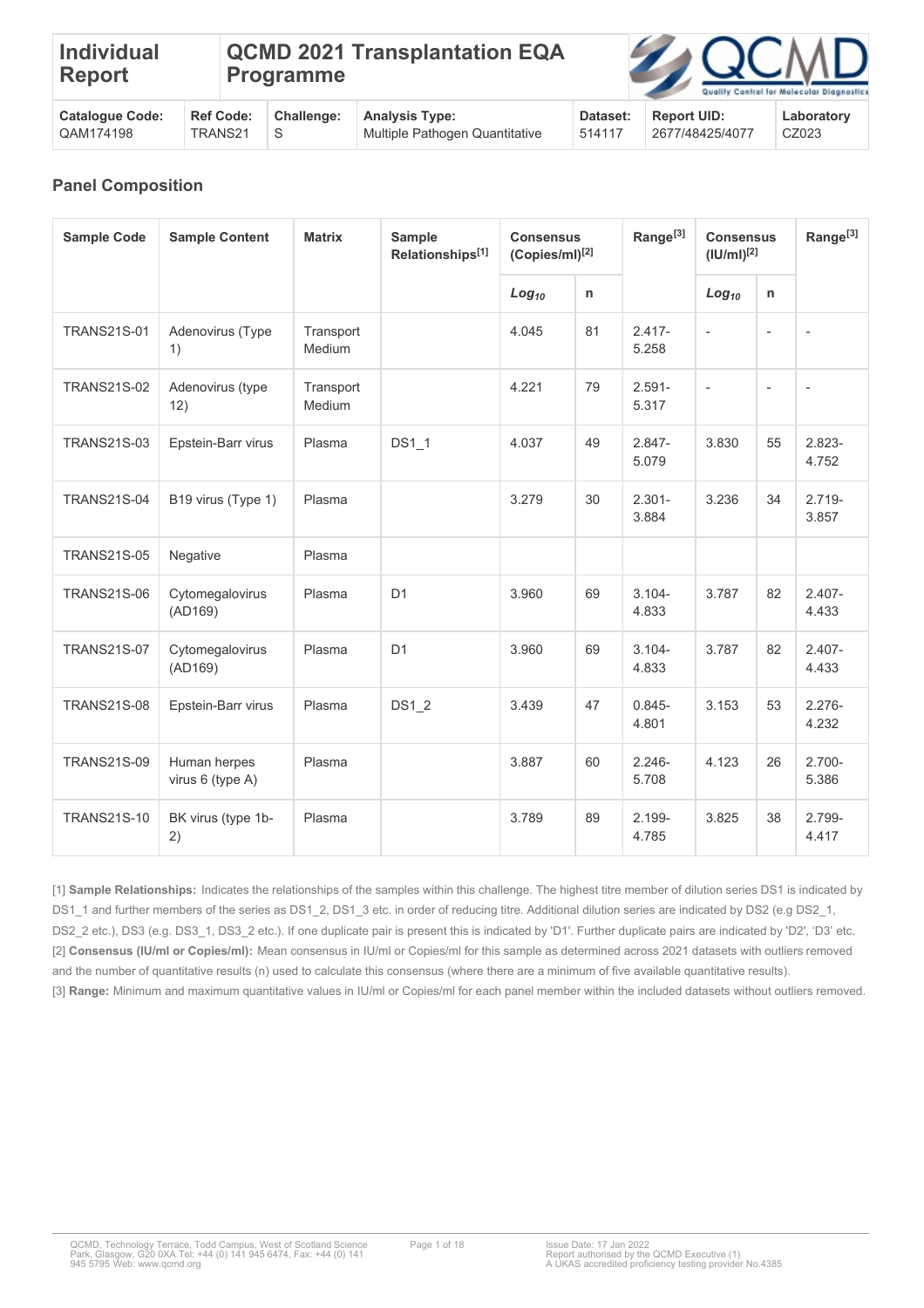#### **Individual Report QCMD 2021 Transplantation EQA Programme**

| <b>Catalogue Code:</b> |           | Ref Code: Challenge: Analysis Type: | Dataset: | <b>Report UID:</b> | Laboratory |
|------------------------|-----------|-------------------------------------|----------|--------------------|------------|
| QAM174198              | TRANS21 S | Multiple Pathogen Quantitative      | 514117   | 2677/48425/4077    | CZ023      |

**EQA Assessment Group[1]** 

**N/A (Refer to My Workflow details section below)** 

# **Your Summary Results (Core Samples)**

| <b>Sample Code</b> | Unitage <sup>[1]</sup>   | <b>EQA</b><br>Consensus <sup>[2]</sup> | SD <sup>[3]</sup> | <b>Your Quantitative</b><br>Result <sup>[4]</sup> | <b>Target included in</b><br>workflows<br>yes/no <sup>[5]</sup> | <b>Expected Pathogen</b><br>ID <sup>[6]</sup> | <b>Reported Pathogen</b><br>ID <sup>[7]</sup> |
|--------------------|--------------------------|----------------------------------------|-------------------|---------------------------------------------------|-----------------------------------------------------------------|-----------------------------------------------|-----------------------------------------------|
| <b>TRANS21S-01</b> | Copies/ml                | 4.045                                  | 0.415             | 4.627                                             | Yes                                                             | Adenovirus                                    | Adenovirus                                    |
| <b>TRANS21S-02</b> | Copies/ml                | 4.221                                  | 0.393             | 5.239                                             | Yes                                                             | Adenovirus                                    | Adenovirus                                    |
| <b>TRANS21S-03</b> | Copies/ml                | 4.037                                  | 0.633             | 4.127                                             | Yes                                                             | Epstein-Barr virus                            | Epstein-Barr virus                            |
| <b>TRANS21S-04</b> | IU/ml                    | 3.236                                  | 0.253             | 3.260                                             | Yes                                                             | B <sub>19</sub> virus                         | B <sub>19</sub> virus                         |
| <b>TRANS21S-05</b> | $\overline{\phantom{a}}$ | ٠                                      | $\sim$            | $\overline{\phantom{a}}$                          | N/A                                                             |                                               |                                               |
| <b>TRANS21S-06</b> | Copies/ml                | 3.960                                  | 0.326             | 4.072                                             | Yes                                                             | Cytomegalovirus                               | Cytomegalovirus                               |
| <b>TRANS21S-07</b> | Copies/ml                | 3.960                                  | 0.326             | 4.093                                             | Yes                                                             | Cytomegalovirus                               | Cytomegalovirus                               |
| <b>TRANS21S-08</b> | Copies/ml                | 3.439                                  | 0.545             | 3.363                                             | Yes                                                             | Epstein-Barr virus                            | Epstein-Barr virus                            |
| <b>TRANS21S-09</b> | U/m                      | 4.123                                  | 0.556             | 4.093                                             | Yes                                                             | Human herpes virus<br>6                       | Human herpes virus<br>6                       |
| <b>TRANS21S-10</b> | U/m                      | 3.825                                  | 0.348             | 4.132                                             | Yes                                                             | <b>BK</b> virus                               | <b>BK</b> virus                               |

[1] **Unitage:** The unitage (IU/ml or Copies/ml) you used to report your quantitative value.

[2] **EQA Consensus:** The mean consensus in your chosen unitage for this sample as determined across n 2020 datasets with outliers removed (refer to Panel Composition table above for the number and range of these values.

[3] **SD:** The standard deviation of results included in this group (refer to panel composition above).

[4] **Your Quantitative Result:** The quantitative result you returned for each sample within this EQA challenge.

[5] **Target included in the workflows yes/no:** Yes / No answer to whether the expected pathogen was tested for.

[6] **Expected Pathogen ID:** The pathogen(s) identification expected.

[7] **Reported Pathogen ID:** The final pathogen(s) identification you reported for each sample within this EQA challenge / distribution.

*For further details please refer to the current participant manual.*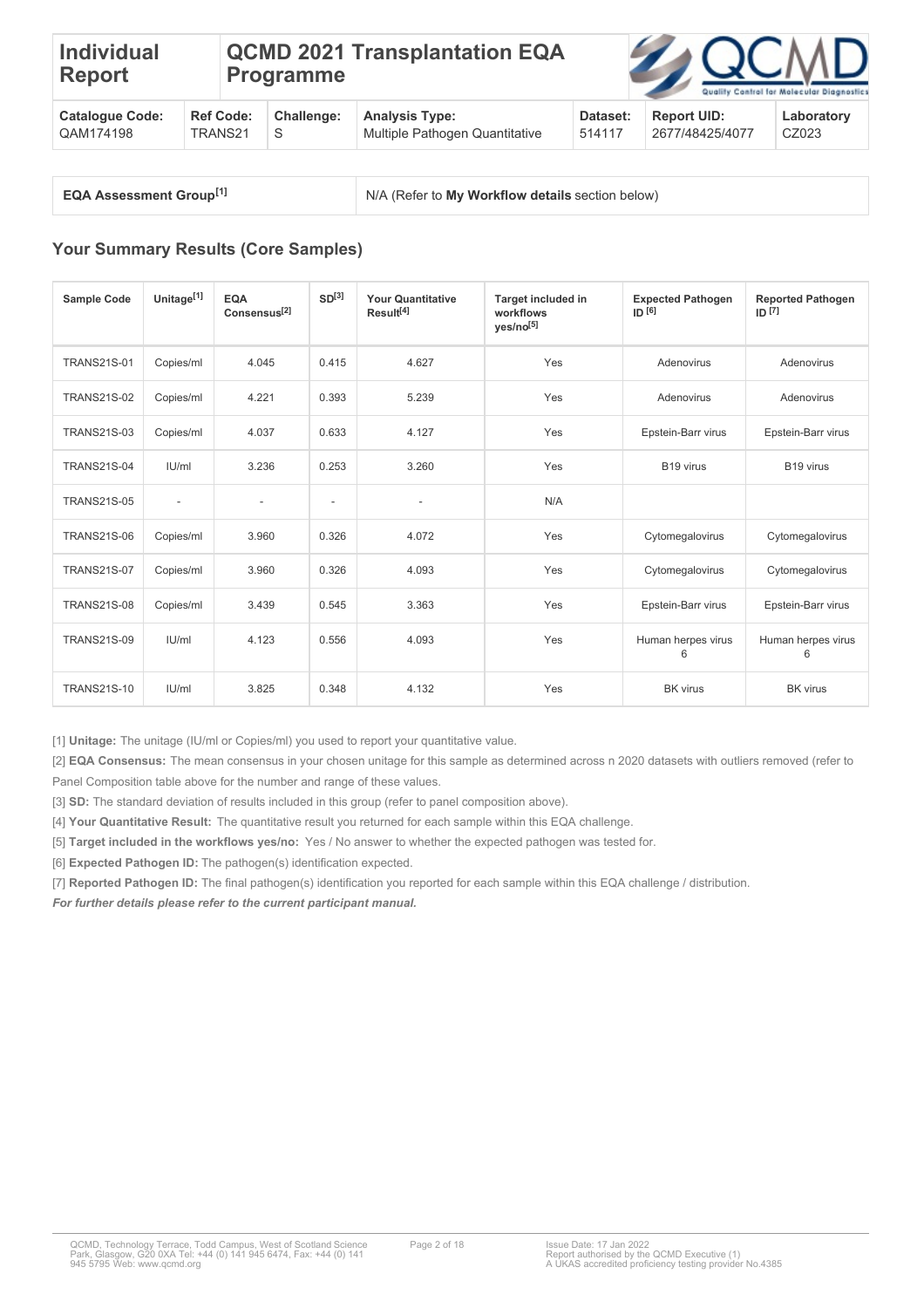| <b>Individual</b><br><b>Report</b> |         |                  | <b>Programme</b>  | <b>QCMD 2021 Transplantation EQA</b> |          | <b>ZAQCMD</b>      | Quality Control for Molecular Diagnostics |
|------------------------------------|---------|------------------|-------------------|--------------------------------------|----------|--------------------|-------------------------------------------|
| <b>Catalogue Code:</b>             |         | <b>Ref Code:</b> | <b>Challenge:</b> | <b>Analysis Type:</b>                | Dataset: | <b>Report UID:</b> | Laboratory                                |
| QAM174198                          | TRANS21 |                  | S                 | Multiple Pathogen Quantitative       | 514117   | 2677/48425/4077    | CZ023                                     |

## **Multiple Pathogen Programme - Qualitative Assessment of Results**

Results are categorised based on the workflow used and the pathogen(s) targeted as shown in the table below.

|                         | <b>Laboratory Reported Results</b> |                   |                                 |                                     |                                                 |                                               |                                                      |                                 |                                                            |                                                        |                                                                |                |  |
|-------------------------|------------------------------------|-------------------|---------------------------------|-------------------------------------|-------------------------------------------------|-----------------------------------------------|------------------------------------------------------|---------------------------------|------------------------------------------------------------|--------------------------------------------------------|----------------------------------------------------------------|----------------|--|
| Expected                |                                    |                   |                                 |                                     | Expected pathogen(s)<br>included in workflow(s) | Expected                                      | <b>Result Category</b>                               |                                 |                                                            | <b>Sample Weighting</b>                                |                                                                |                |  |
| Qualitative<br>Result   |                                    | Positive Negative | <b>Not</b><br><b>Determined</b> | Expected<br>pathogen(s)<br>detected | Expected<br>pathogen(s)<br>not detected         | pathogen(s) not<br>included in<br>workflow(s) |                                                      |                                 | Frequently<br><b>Detected</b><br>$( > 95\% )$<br>positive) | <b>Detected</b><br>(Between 65<br>and 95%<br>positive) | Infrequently<br><b>Detected (Less</b><br>than 65%<br>positive) | Negative       |  |
| Positive                | ✔                                  |                   |                                 | ✔                                   |                                                 |                                               | Expected<br>Pathogen<br>Reported                     | Detected /<br>Determined        | $\overline{0}$                                             | $\overline{0}$                                         | $\overline{0}$                                                 | N/A            |  |
| Negative                |                                    | ✔                 |                                 |                                     |                                                 |                                               | No pathogen<br>reported                              | Detected /<br>Determined        | N/A                                                        | N/A                                                    | N/A                                                            | $\overline{0}$ |  |
| Negative                | $\checkmark$                       |                   |                                 |                                     |                                                 |                                               | <b>False Positive</b>                                | False<br><b>Positive</b>        | $\overline{3}$                                             | 3                                                      | 3 <sup>°</sup>                                                 | N/A            |  |
| Positive                | ✔                                  |                   |                                 |                                     |                                                 |                                               | <b>Reported</b><br>Pathogen(s)<br>not as<br>expected | False<br><b>Positive</b>        | 3                                                          | 3                                                      | 3                                                              | N/A            |  |
| Positive                | ✔                                  |                   |                                 |                                     | ✔                                               |                                               | <b>Reported</b><br>Pathogen(s)<br>not as<br>expected | False<br><b>Positive</b>        | $\overline{3}$                                             | $\overline{3}$                                         | $\overline{3}$                                                 | N/A            |  |
| Positive or<br>Negative |                                    |                   | ✔                               |                                     |                                                 |                                               | <b>Result</b><br>reported as<br>ot determined        | <b>Not</b><br><b>Determined</b> | 3                                                          | $\overline{2}$                                         | $\mathbf{1}$                                                   | N/A            |  |
| Positive                |                                    | $\checkmark$      |                                 |                                     | $\checkmark$                                    |                                               | No pathogen<br>reported                              | False<br><b>Negative</b>        | $\overline{3}$                                             | $\overline{2}$                                         | $\mathbf{1}$                                                   | N/A            |  |
| Positive                |                                    | ✔                 |                                 |                                     |                                                 |                                               | Expected<br>pathogen not<br>tested for               | <b>Not Tested</b>               | <b>Not Scored</b>                                          | <b>Not Scored</b>                                      | <b>Not Scored</b>                                              | N/A            |  |

### **My Workflow Details:**

| <b>Name</b>        | GeneProof Cytomegalovirus (CMV) PCR Kit (copy) (v4) |
|--------------------|-----------------------------------------------------|
| <b>Description</b> |                                                     |
| <b>Targets</b>     | cytomegalovirus                                     |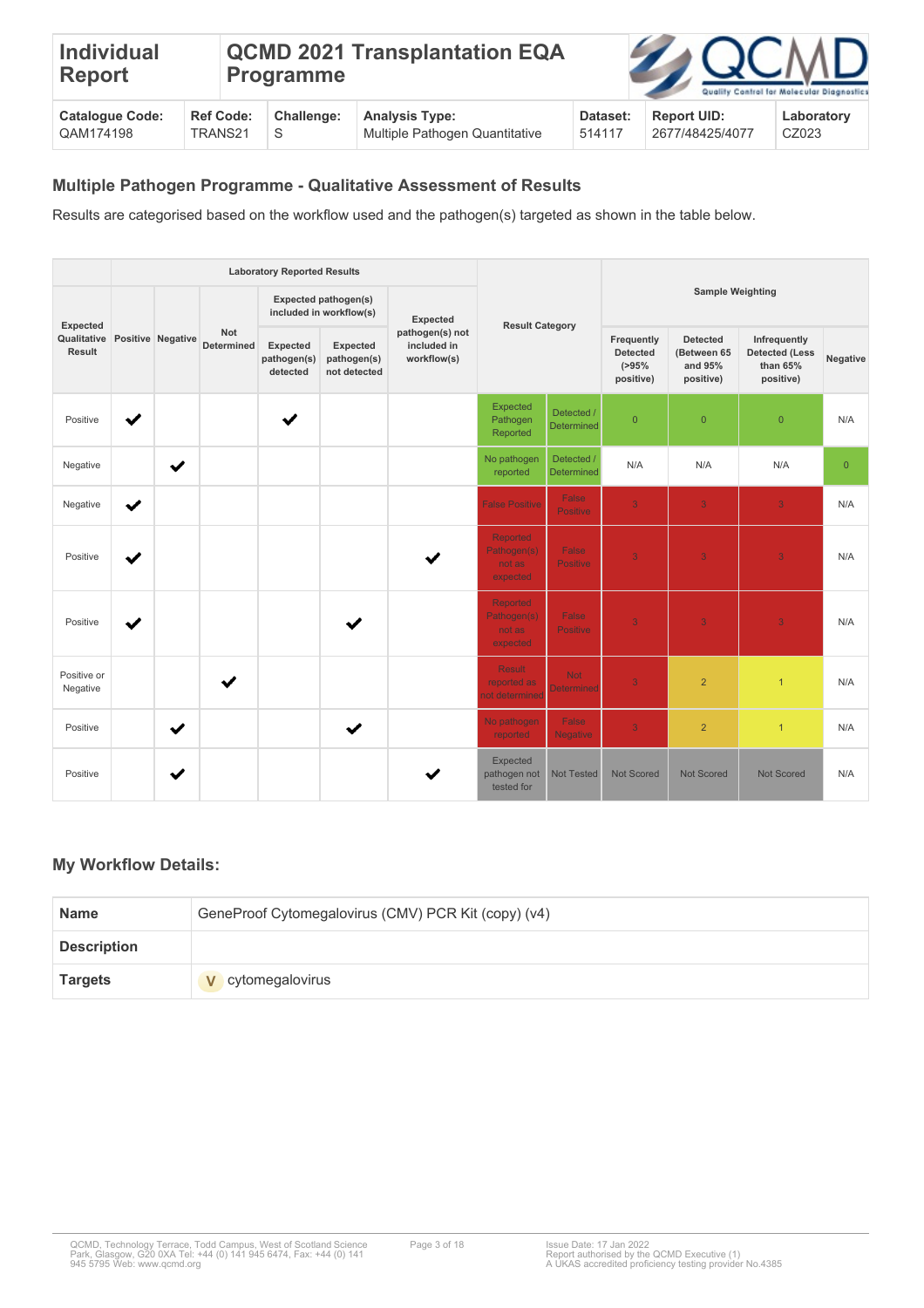| <b>Individual</b><br><b>Report</b> |                  | <b>QCMD 2021 Transplantation EQA</b><br><b>Programme</b> |                                |          | <b>ZOCMD</b>       | Quality Control for Molecular Diagnostics |
|------------------------------------|------------------|----------------------------------------------------------|--------------------------------|----------|--------------------|-------------------------------------------|
| <b>Catalogue Code:</b>             | <b>Ref Code:</b> | Challenge:                                               | <b>Analysis Type:</b>          | Dataset: | <b>Report UID:</b> | Laboratory                                |
| QAM174198                          | TRANS21          | S                                                        | Multiple Pathogen Quantitative | 514117   | 2677/48425/4077    | CZ023                                     |

| <b>Assays</b> | <b>Extraction - Manual Extraction Process</b>                 |
|---------------|---------------------------------------------------------------|
|               | • Commercial                                                  |
|               | o Kit Manufacturer: GeneProof                                 |
|               | o Kit Type: PathogenFree DNA Isolation Kit                    |
|               | Amplification - GeneProof - croBEE Real-Time PCR System<br>λ. |
|               | • Commercial                                                  |
|               | o Kit Manufacturer: GeneProof                                 |
|               | o Kit Type: GeneProof Cytomegalovirus (CMV) PCR Kit           |
|               | o Kit Version: Not Applicable                                 |
|               |                                                               |

| Used to test samples: | TRANS21S-01, TRANS21S-02, TRANS21S-03, TRANS21S-04, TRANS21S-05, TRANS21S-06, |
|-----------------------|-------------------------------------------------------------------------------|
|                       | TRANS21S-07, TRANS21S-08, TRANS21S-09, TRANS21S-10                            |

| <b>Name</b>        | Adenovirus PCR Kit (v3)                                                                                                                                                                                                                                                                                                 |
|--------------------|-------------------------------------------------------------------------------------------------------------------------------------------------------------------------------------------------------------------------------------------------------------------------------------------------------------------------|
| <b>Description</b> |                                                                                                                                                                                                                                                                                                                         |
| <b>Targets</b>     | adenovirus<br>V                                                                                                                                                                                                                                                                                                         |
| <b>Assays</b>      | <b>Extraction - Manual Extraction Process</b><br>• Commercial<br>o Kit Manufacturer: GeneProof<br>o Kit Type: PathogenFree DNA Isolation Kit<br>Amplification - GeneProof - croBEE Real-Time PCR System<br>A.<br>• Commercial<br>o Kit Manufacturer: GeneProof<br>o Kit Type: Adenovirus PCR Kit<br>o Kit Version: ISEX |

| Used to test samples: | TRANS21S-01, TRANS21S-02, TRANS21S-03, TRANS21S-04, TRANS21S-05, TRANS21S-06, |
|-----------------------|-------------------------------------------------------------------------------|
|                       | TRANS21S-07, TRANS21S-08, TRANS21S-09, TRANS21S-10                            |

| <b>Name</b>        | BK Virus (BKV) PCR Kit (v3)     |
|--------------------|---------------------------------|
| <b>Description</b> |                                 |
| <b>Targets</b>     | <b>BK</b> virus<br>$\mathbf{V}$ |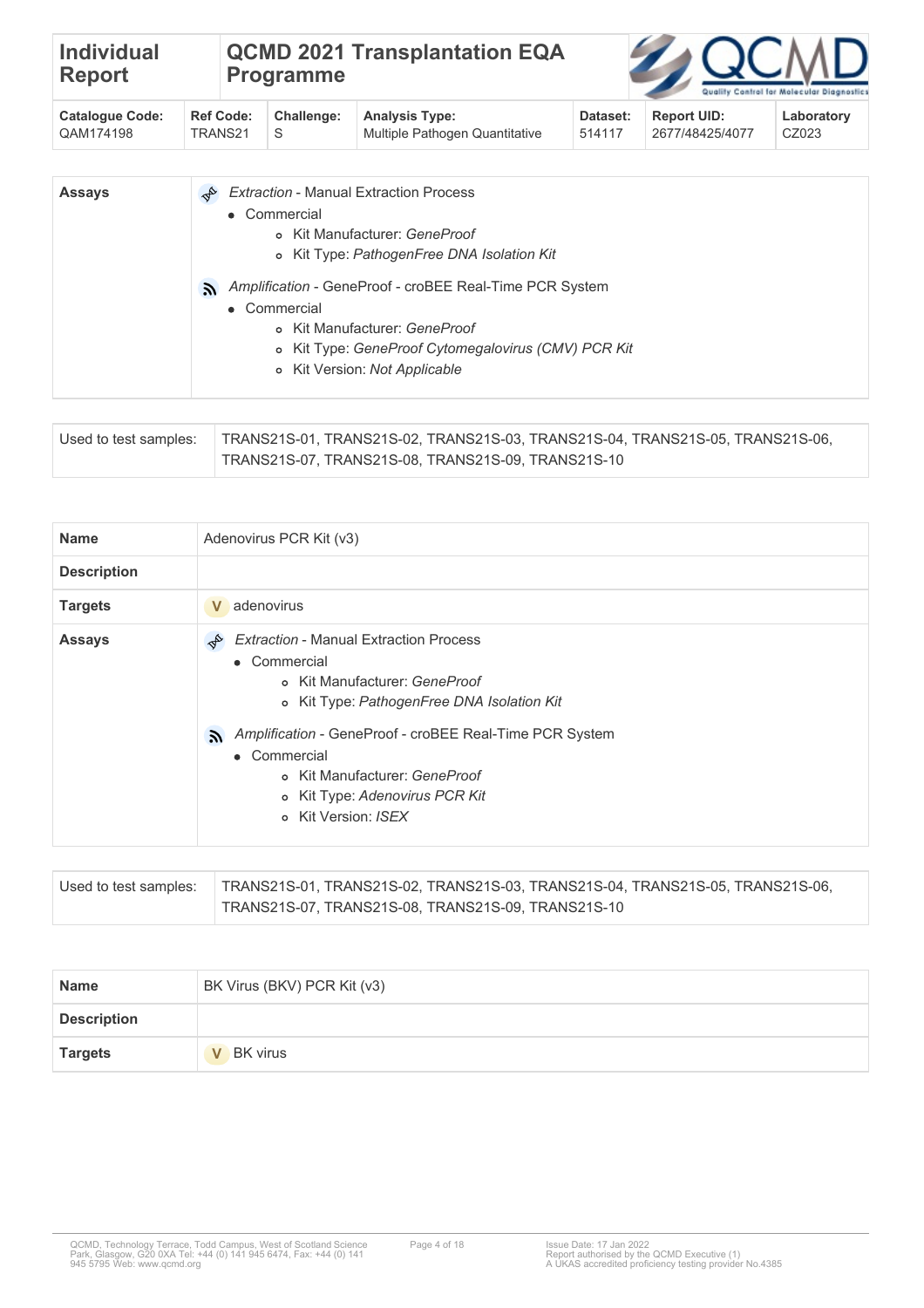| <b>Individual</b><br>Report | <b>Programme</b> | <b>QCMD 2021 Transplantation EQA</b> |  | <b>ZAQCMD</b><br>Quality Control for Molecular Diagnostic |  |
|-----------------------------|------------------|--------------------------------------|--|-----------------------------------------------------------|--|
|                             |                  |                                      |  |                                                           |  |

| Cataloque Code: |           | Ref Code: Challenge: Analysis Type: | Dataset: | Report UID:     | Laboratory |
|-----------------|-----------|-------------------------------------|----------|-----------------|------------|
| CAM174198       | TRANS21 S | Multiple Pathogen Quantitative      | 514117   | 2677/48425/4077 | CZ023      |

| <b>Assays</b> | <b>Extraction - Manual Extraction Process</b>                 |
|---------------|---------------------------------------------------------------|
|               | • Commercial                                                  |
|               | o Kit Manufacturer: GeneProof                                 |
|               | o Kit Type: PathogenFree DNA Isolation Kit                    |
|               | Amplification - GeneProof - croBEE Real-Time PCR System<br>A. |
|               | • Commercial                                                  |
|               | o Kit Manufacturer: GeneProof                                 |
|               | o Kit Type: BK Virus (BKV) PCR Kit                            |
|               | o Kit Version: <i>ISFX</i>                                    |
|               |                                                               |

| Used to test samples: | TRANS21S-01, TRANS21S-02, TRANS21S-03, TRANS21S-04, TRANS21S-05, TRANS21S-06, |
|-----------------------|-------------------------------------------------------------------------------|
|                       | TRANS21S-07, TRANS21S-08, TRANS21S-09, TRANS21S-10                            |

| <b>Name</b>        | GeneProof Epstein-Barr Virus (EBV) PCR Kit (v4)                                                                                                                                                                                                                                                                                                                     |
|--------------------|---------------------------------------------------------------------------------------------------------------------------------------------------------------------------------------------------------------------------------------------------------------------------------------------------------------------------------------------------------------------|
| <b>Description</b> |                                                                                                                                                                                                                                                                                                                                                                     |
| <b>Targets</b>     | Epstein-Barr virus<br>V                                                                                                                                                                                                                                                                                                                                             |
| <b>Assays</b>      | <b>Extraction - Manual Extraction Process</b><br>• Commercial<br>o Kit Manufacturer: GeneProof<br>o Kit Type: PathogenFree DNA Isolation Kit<br>Amplification - GeneProof - croBEE Real-Time PCR System<br>A.<br>• Commercial<br>o Kit Manufacturer: GeneProof<br>o Kit Type: GeneProof GeneProof Epstein-Barr Virus (EBV) PCR kit<br>o Kit Version: Not Applicable |

| Used to test samples: | TRANS21S-01, TRANS21S-02, TRANS21S-03, TRANS21S-04, TRANS21S-05, TRANS21S-06, |
|-----------------------|-------------------------------------------------------------------------------|
|                       | TRANS21S-07, TRANS21S-08, TRANS21S-09, TRANS21S-10                            |

| <b>Name</b>        | GeneProof Parvovirus B19 PCR Kit (v4) |
|--------------------|---------------------------------------|
| <b>Description</b> |                                       |
| <b>Targets</b>     | V B19 virus                           |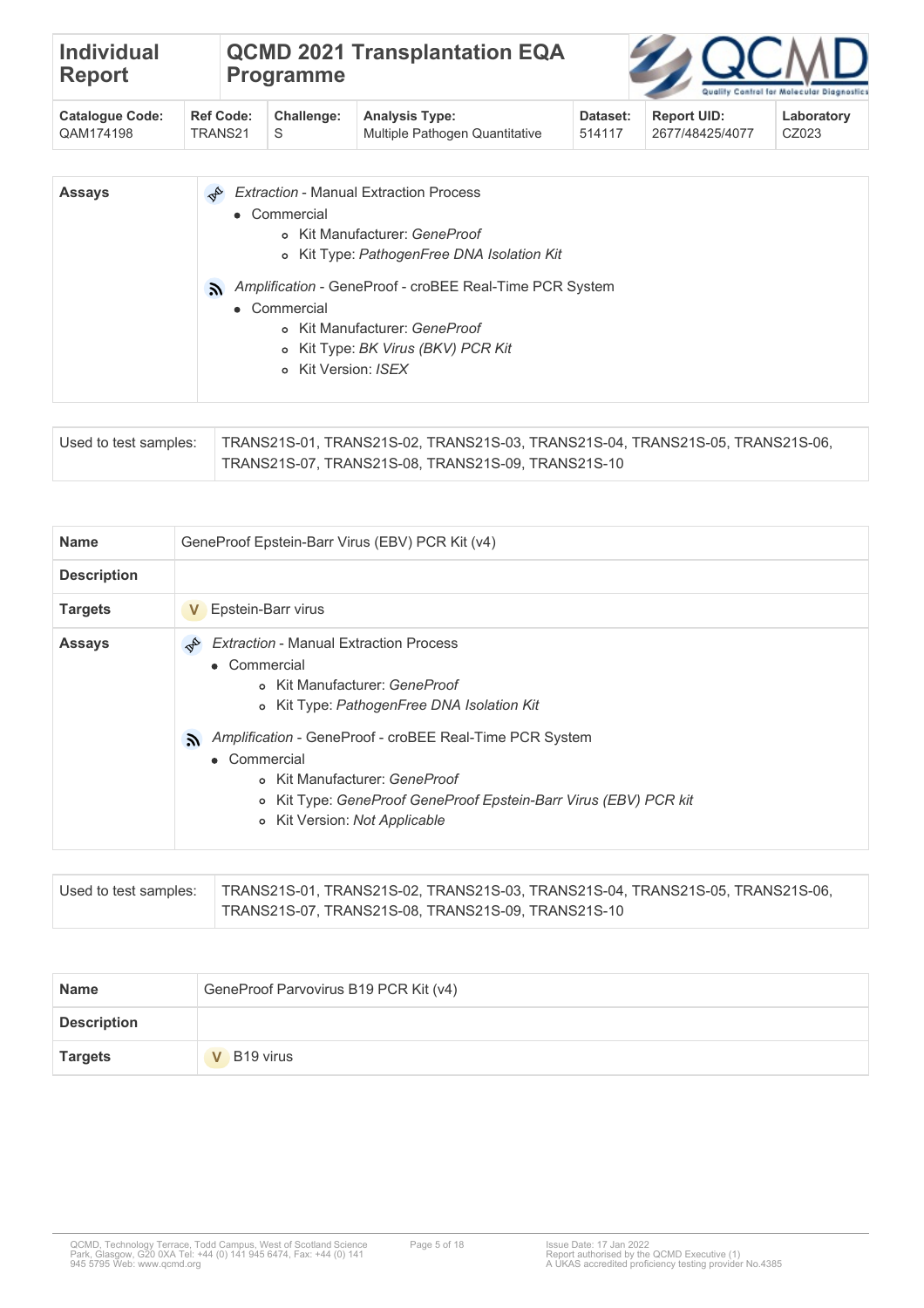| <b>Individual</b><br><b>Report</b> | <b>Programme</b> | <b>QCMD 2021 Transplantation EQA</b> |  | <b>ZAQCMD</b><br>Quality Control for Molecular Diagnostic |
|------------------------------------|------------------|--------------------------------------|--|-----------------------------------------------------------|
|                                    |                  |                                      |  |                                                           |

| <b>Catalogue Code:</b> |           | Ref Code: Challenge: Analysis Type: | Dataset: | <b>Report UID:</b> | Laboratory |
|------------------------|-----------|-------------------------------------|----------|--------------------|------------|
| <sup>'</sup> QAM174198 | TRANS21 S | Multiple Pathogen Quantitative      | 514117   | 2677/48425/4077    | CZ023      |

| <b>Assays</b> | <b>Extraction - Manual Extraction Process</b>                 |
|---------------|---------------------------------------------------------------|
|               | • Commercial                                                  |
|               | o Kit Manufacturer: GeneProof                                 |
|               | o Kit Type: PathogenFree DNA Isolation Kit                    |
|               | Amplification - GeneProof - croBEE Real-Time PCR System<br>A. |
|               | • Commercial                                                  |
|               | o Kit Manufacturer: GeneProof                                 |
|               | o Kit Type: Parvovirus B19 PCR Kit                            |
|               | o Kit Version: ISEX                                           |
|               |                                                               |

| Used to test samples: | TRANS21S-01. TRANS21S-02. TRANS21S-03. TRANS21S-04. TRANS21S-05. TRANS21S-06. |
|-----------------------|-------------------------------------------------------------------------------|
|                       | TRANS21S-07, TRANS21S-08, TRANS21S-09, TRANS21S-10                            |

| <b>Name</b>        | GeneProof Human Herpes Virus 6/7 (HHV-6/7) PCR kit (v2)                                                                                                                                                                                                                                                                                       |
|--------------------|-----------------------------------------------------------------------------------------------------------------------------------------------------------------------------------------------------------------------------------------------------------------------------------------------------------------------------------------------|
| <b>Description</b> |                                                                                                                                                                                                                                                                                                                                               |
| <b>Targets</b>     | human herpes virus 6<br>V                                                                                                                                                                                                                                                                                                                     |
| <b>Assays</b>      | <b>Extraction - Manual Extraction Process</b><br>• Commercial<br>o Kit Manufacturer: GeneProof<br>o Kit Type: PathogenFree DNA Isolation Kit<br>Amplification - GeneProof - croBEE Real-Time PCR System<br>λ.<br>• Commercial<br>o Kit Manufacturer: GeneProof<br>o Kit Type: Human Herpes Virus 6/7 (HHV-6/7) PCR Kit<br>o Kit Version: ISFX |

| Used to test samples: | TRANS21S-01, TRANS21S-02, TRANS21S-03, TRANS21S-04, TRANS21S-05, TRANS21S-06, |
|-----------------------|-------------------------------------------------------------------------------|
|                       | TRANS21S-07. TRANS21S-08. TRANS21S-09. TRANS21S-10 .                          |

# **Further Programme Details**

| Number of Participants       | 43 |
|------------------------------|----|
| Number of Countries          | 15 |
| Number of Respondents        | 37 |
| Number of Datasets Submitted | 41 |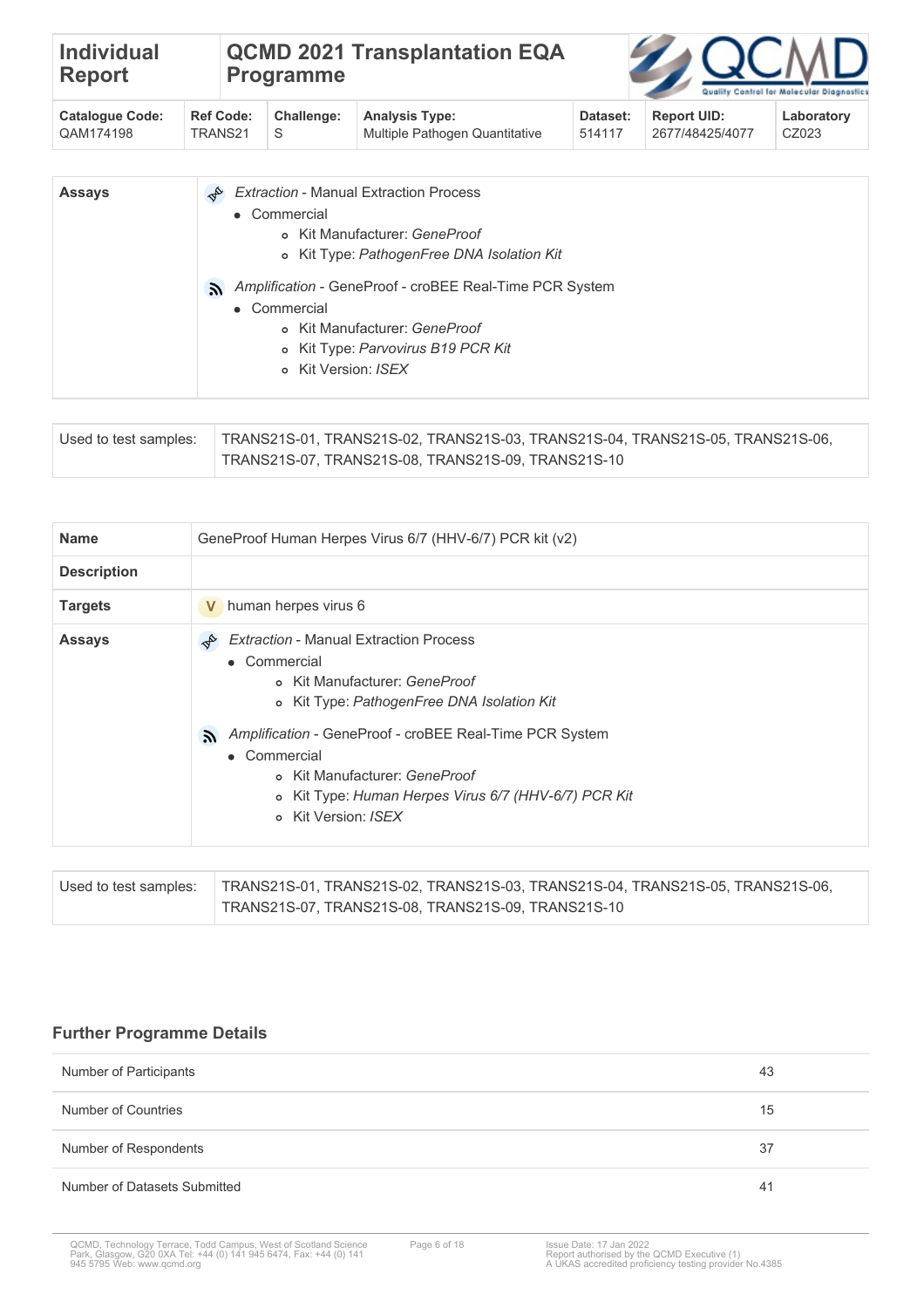**Challenge:**

S



| <b>EQA Programme Aims</b> |  |
|---------------------------|--|
|                           |  |

**Ref Code:** TRANS21

**Catalogue Code:** QAM174198

The viral transplant EQA programme focuses on the molecular detection and determination of various cytomegalovirus, Epstein-Barr virus, human herpes virus 6, BK virus, B19 virus and adenovirus strains.

Multiple Pathogen Quantitative

**Analysis Type:**

### **Feedback and Enquiries**

Participants are encouraged to read the QCMD Participants' Manual, which can be downloaded from the QCMD website.

Any enquiries should be submitted through the 'Contact Us' form that you can find in the 'Help' section of your QCMD (ITEMS) Participant Profile Area.

Panel member analysis is separated into CORE samples followed by EDUCATIONAL samples.

#### **Individual Panel Member Analysis (Core Samples)**

Qualitative analysis for each panel member is provided in relation to your EQA assessment group. EQA assessment groups are established using the molecular workflow information reported by all participants within this EQA challenge / distribution.

To allow meaningful assessment at the individual method level the EQA assessment group must consist of 5 or more datasets. If there are not sufficient datasets at the individual method level then your results will be included within a higher EQA assessment group based on whether it is a commercial or in house technology/method. The highest level assessment grouping is "All" participant reported qualitative results.

A breakdown of qualitative results reported for all workflows used by participants on each of the panel members within this EQA challenge / distribution is provided below. Note: participants may use multiple workflows for each sample.

The final laboratory result indicates the final reported result which may be based on one or more workflows used to test each panel member.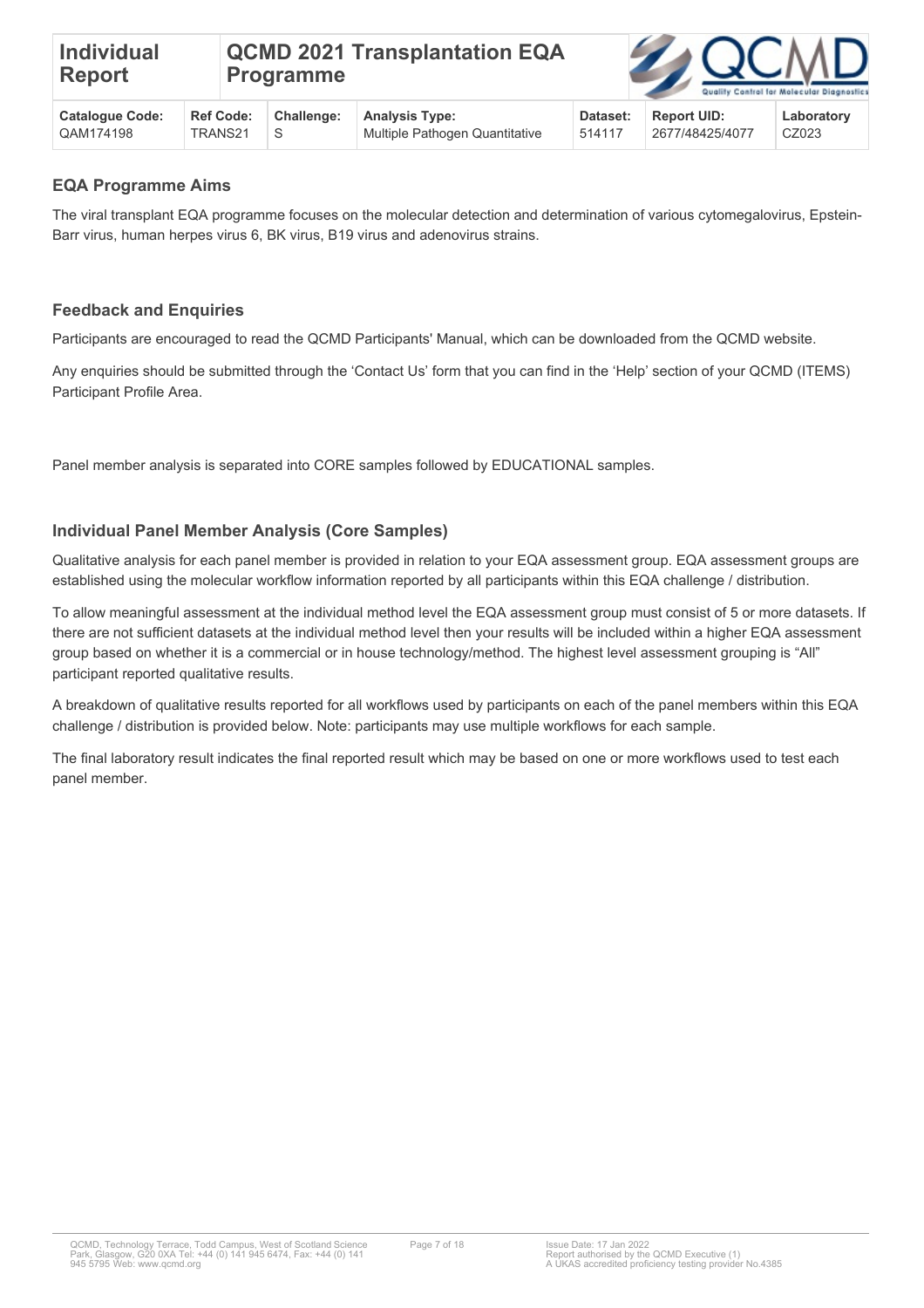| <b>Individual</b><br>Report |  | <b>Programme</b> | <b>QCMD 2021 Transplantation EQA</b> |                         |  | <b>ZAQCMD</b><br>Quality Control for Molecular Diagnostic |
|-----------------------------|--|------------------|--------------------------------------|-------------------------|--|-----------------------------------------------------------|
|                             |  | $R = 0.000$      | Array Louis Transact                 | $D = L = L$ $D = L = L$ |  | المستحلف والمستحدث والمستحدث                              |

| <b>Catalogue Code:</b> |           | Ref Code: Challenge: Analysis Type: | Dataset: | <b>Report UID:</b> | Laboratory |
|------------------------|-----------|-------------------------------------|----------|--------------------|------------|
| CAM174198              | TRANS21 S | Multiple Pathogen Quantitative      | 514117   | 2677/48425/4077    | CZ023      |
|                        |           |                                     |          |                    |            |

| <b>Sample Code</b> | <b>Sample</b><br><b>Content</b> | <b>Matrix</b>       | Sample<br><b>Relationships</b> | <b>Expected</b><br>targets | Detected /<br><b>Determined</b> |     | <b>Not Detected / Not</b><br><b>Determined</b> |     | <b>Not</b><br><b>Tested</b> |     |
|--------------------|---------------------------------|---------------------|--------------------------------|----------------------------|---------------------------------|-----|------------------------------------------------|-----|-----------------------------|-----|
|                    |                                 |                     |                                |                            | $(\%)$                          | (n) | $(\%)$                                         | (n) | (%)                         | (n) |
| <b>TRANS21S-01</b> | Adenovirus<br>(Type 1)          | Transport<br>Medium |                                | Adenovirus                 | 70.7                            | 29  | N/A                                            | 0   | 29.3                        | 12  |



**Groups below n=5:** Abbott (n=3), Abbott - Abbott RealTime m2000 (n=3), PathoFinder (n=2), PathoFinder - PathoFinder Real Time PCR (n=2), QIAGEN (n=1), QIAGEN - QIAGEN Artus Real Time (n=1), Roche - Roche Cobas 4800 (n=4), Roche - Roche Cobas 6800/8800 (n=1), Sacace (n=1), Sacace - Sacace Real TM (n=1), Seegene (n=3), Seegene - Seegene Allplex (n=3), TIB MOLBIOL (n=1), TIB MOLBIOL - TIB-MolBiol LightMix (n=1), Vela Diagnostics (n=2), Vela Diagnostics - Vela Dx Sentosa (n=2), bioMerieux - bioMerieux Primers/Probes (n=2), fast-track DIAGNOSTICS (n=1), fast-track DIAGNOSTICS - FTD real time PCR (n=1)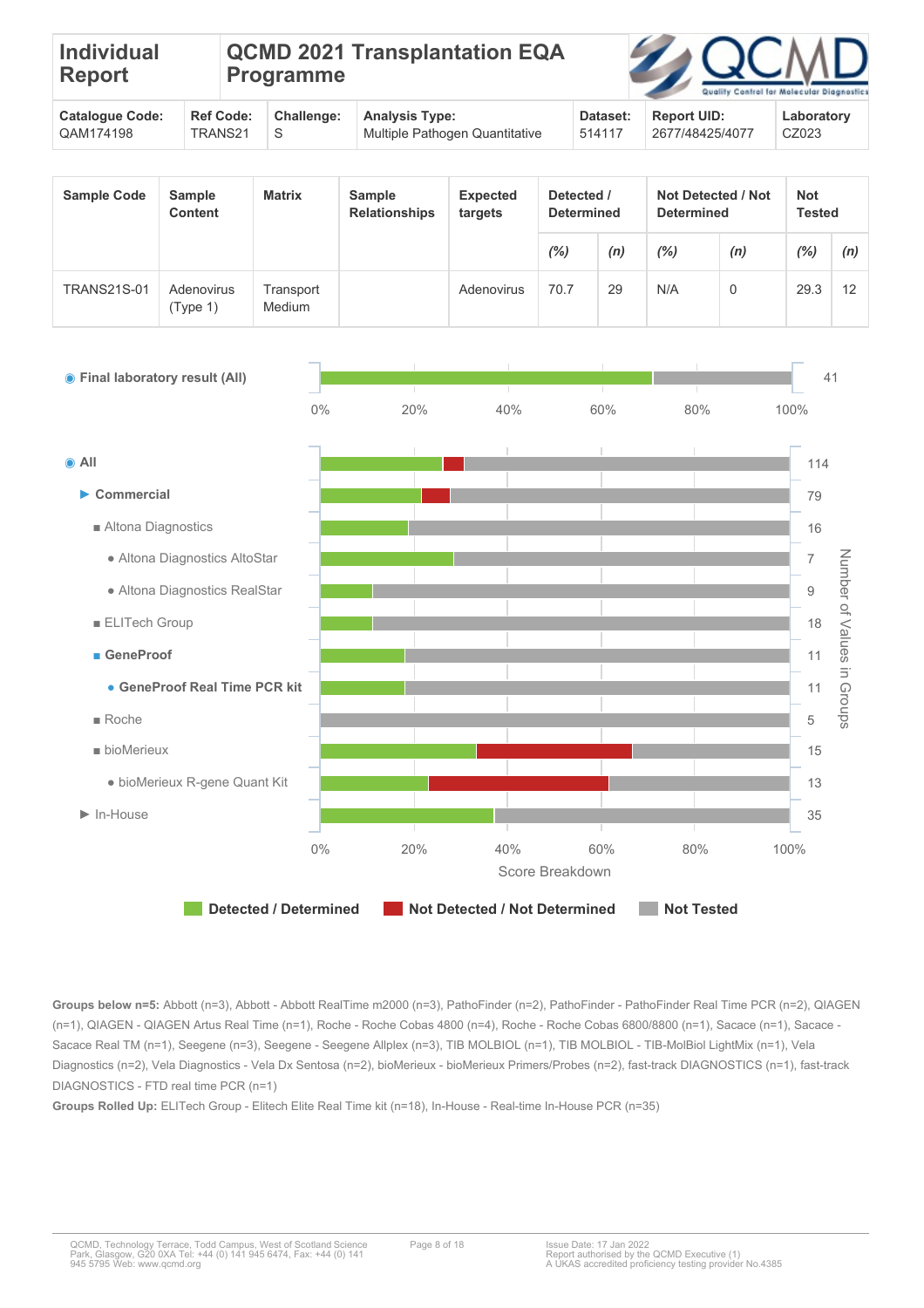| <b>Individual</b><br>Report                      | <b>Programme</b> |  |                                                  | <b>QCMD 2021 Transplantation EQA</b> |                                                  | <b>ZAQCMD</b><br>Quality Control for Molecular Diagnostic |
|--------------------------------------------------|------------------|--|--------------------------------------------------|--------------------------------------|--------------------------------------------------|-----------------------------------------------------------|
| $\sim$ $\sim$ $\sim$ $\sim$ $\sim$ $\sim$ $\sim$ |                  |  | $\sim$ $\sim$ $\sim$ $\sim$ $\sim$ $\sim$ $\sim$ | .                                    | $\sim$ $\sim$ $\sim$ $\sim$ $\sim$ $\sim$ $\sim$ | .                                                         |

| Catalogue Code:        |           | Ref Code: Challenge: Analysis Type: | Dataset: | Report UID:     | Laboratory |
|------------------------|-----------|-------------------------------------|----------|-----------------|------------|
| <sup>0</sup> QAM174198 | TRANS21 S | Multiple Pathogen Quantitative      | 514117   | 2677/48425/4077 | CZ023      |

| <b>Sample Code</b> | <b>Sample</b><br><b>Content</b> | <b>Matrix</b>       | Not Detected / Not<br>Detected /<br><b>Sample</b><br>Expected<br><b>Relationships</b><br><b>Determined</b><br><b>Determined</b><br>targets |            |        |     | <b>Not</b><br>Tested |     |      |     |
|--------------------|---------------------------------|---------------------|--------------------------------------------------------------------------------------------------------------------------------------------|------------|--------|-----|----------------------|-----|------|-----|
|                    |                                 |                     |                                                                                                                                            |            | $(\%)$ | (n) | (%)                  | (n) | (%)  | (n) |
| <b>TRANS21S-02</b> | Adenovirus<br>(type 12)         | Transport<br>Medium |                                                                                                                                            | Adenovirus | 65.9   | 27  | 4.9                  | 2   | 29.3 | 12  |



**Groups below n=5:** Abbott (n=3), Abbott - Abbott RealTime m2000 (n=3), PathoFinder (n=2), PathoFinder - PathoFinder Real Time PCR (n=2), QIAGEN (n=1), QIAGEN - QIAGEN Artus Real Time (n=1), Roche - Roche Cobas 4800 (n=4), Roche - Roche Cobas 6800/8800 (n=1), Sacace (n=1), Sacace - Sacace Real TM (n=1), Seegene (n=3), Seegene - Seegene Allplex (n=3), TIB MOLBIOL (n=1), TIB MOLBIOL - TIB-MolBiol LightMix (n=1), Vela Diagnostics (n=2), Vela Diagnostics - Vela Dx Sentosa (n=2), bioMerieux - bioMerieux Primers/Probes (n=2), fast-track DIAGNOSTICS (n=1), fast-track DIAGNOSTICS - FTD real time PCR (n=1)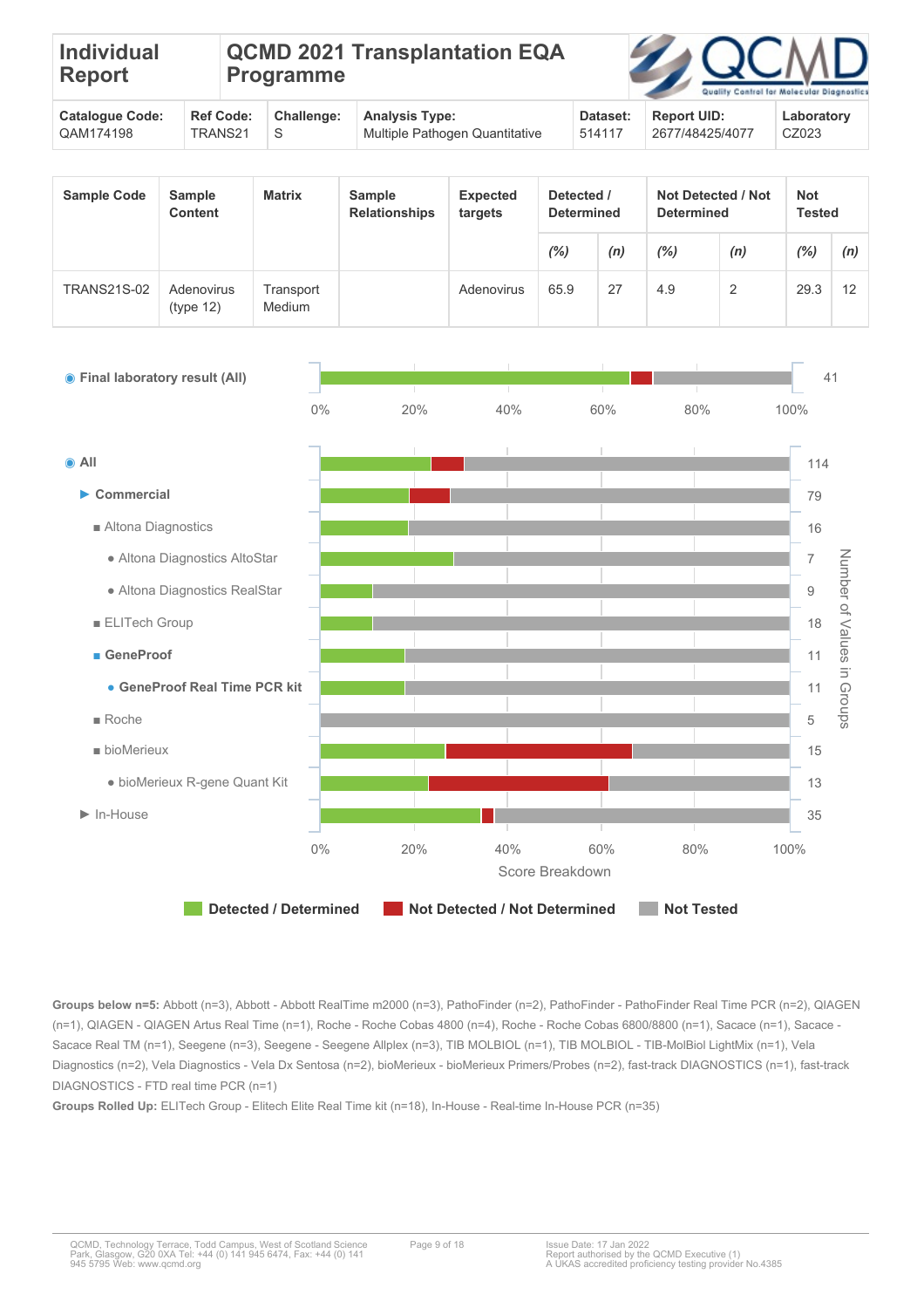| <b>Individual</b><br><b>Report</b> |                 | QCMD 2021 Transplantation EQA<br><b>Programme</b> |               |                 | <b>ZAQCMD</b>         | Quality Control for Molecular Diagnostic |
|------------------------------------|-----------------|---------------------------------------------------|---------------|-----------------|-----------------------|------------------------------------------|
| Catalance Cadar                    | $P - F - F - F$ | Challenger                                        | Angeles Truce | $D - 4 - - - 4$ | $P_{\text{sh}} = 11P$ | والمتماز والمستمر والمرار                |

| Cataloque Code:        |           | Ref Code: Challenge: Analysis Type: | Dataset:  | Report UID:     | Laboratory |
|------------------------|-----------|-------------------------------------|-----------|-----------------|------------|
| <sup>0</sup> QAM174198 | TRANS21 S | Multiple Pathogen Quantitative      | $+514117$ | 2677/48425/4077 | CZ023      |
|                        |           |                                     |           |                 |            |

| <b>Sample Code</b> | <b>Sample</b><br><b>Content</b> | <b>Matrix</b> | <b>Sample</b><br><b>Relationships</b> | <b>Expected</b><br>targets |      | Detected /<br><b>Determined</b> |     | Not Detected / Not<br><b>Determined</b> |         | Not<br><b>Tested</b> |  |
|--------------------|---------------------------------|---------------|---------------------------------------|----------------------------|------|---------------------------------|-----|-----------------------------------------|---------|----------------------|--|
|                    |                                 |               |                                       |                            | (%)  | (n)                             | (%) | (n)                                     | $(\% )$ | (n)                  |  |
| <b>TRANS21S-03</b> | Epstein-<br>Barr virus          | Plasma        | <b>DS1 1</b>                          | Epstein-Barr<br>virus      | 87.8 | 36                              | 4.9 | $\overline{2}$                          | 7.3     | 3                    |  |



**Groups below n=5:** Abbott (n=4), Abbott - Abbott RealTime m2000 (n=4), PathoFinder (n=2), PathoFinder - PathoFinder Real Time PCR (n=2), QIAGEN (n=1), QIAGEN - QIAGEN Artus Real Time (n=1), Roche - Roche Cobas 4800 (n=4), Roche - Roche Cobas 6800/8800 (n=1), Sacace (n=1), Sacace - Sacace Real TM (n=1), Seegene (n=3), Seegene - Seegene Allplex (n=3), TIB MOLBIOL (n=1), TIB MOLBIOL - TIB-MolBiol LightMix (n=1), Vela Diagnostics (n=2), Vela Diagnostics - Vela Dx Sentosa (n=2), bioMerieux - bioMerieux Primers/Probes (n=1), fast-track DIAGNOSTICS (n=1), fast-track DIAGNOSTICS - FTD real time PCR (n=1)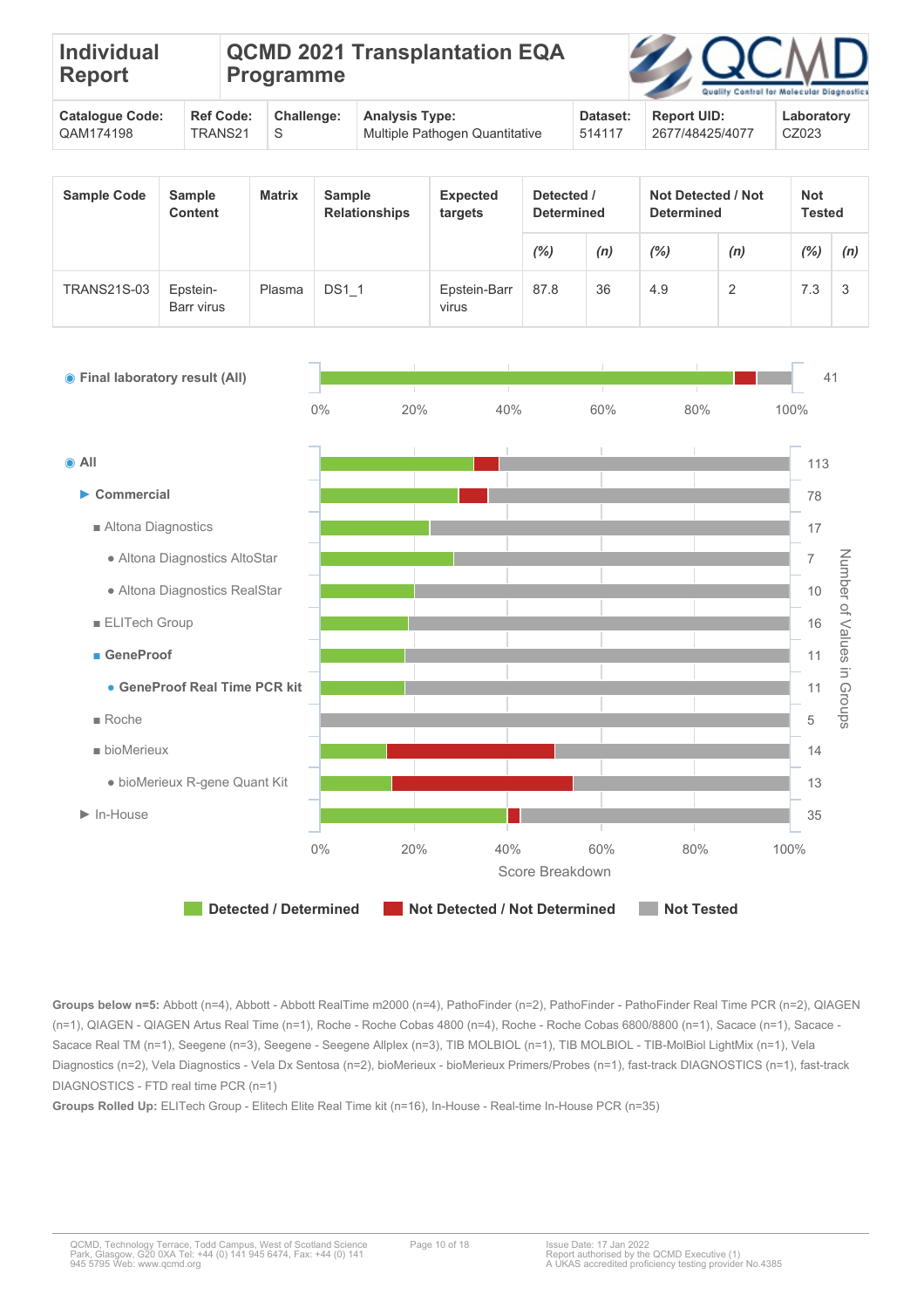| Individual<br>Report   |                  | <b>Programme</b>  | QCMD 2021 Transplantation EQA |          | <b>ZAQCMD</b>      | Quality Control for Molecular Diagnostic |
|------------------------|------------------|-------------------|-------------------------------|----------|--------------------|------------------------------------------|
| <b>Catalogue Code:</b> | <b>Ref Code:</b> | <b>Challenge:</b> | <b>Analysis Type:</b>         | Dataset: | <b>Report UID:</b> | Laboratory                               |

514117

2677/48425/4077

CZ023

| <b>Sample Code</b> | <b>Sample</b><br><b>Content</b>   | <b>Matrix</b> | <b>Sample</b><br><b>Relationships</b> | <b>Expected</b><br>targets | Detected /<br><b>Determined</b> |     | Not Detected / Not<br><b>Determined</b> |     | <b>Not</b><br><b>Tested</b> |     |
|--------------------|-----------------------------------|---------------|---------------------------------------|----------------------------|---------------------------------|-----|-----------------------------------------|-----|-----------------------------|-----|
|                    |                                   |               |                                       |                            | (%)                             | (n) | (%)                                     | (n) | (%)                         | (n) |
| <b>TRANS21S-04</b> | B <sub>19</sub> virus<br>(Type 1) | Plasma        |                                       | B <sub>19</sub> virus      | 46.3                            | 19  | 7.3                                     | 3   | 46.3                        | 19  |



**Groups below n=5:** Abbott (n=3), Abbott - Abbott RealTime m2000 (n=3), PathoFinder (n=2), PathoFinder - PathoFinder Real Time PCR (n=2), QIAGEN (n=1), QIAGEN - QIAGEN Artus Real Time (n=1), Roche - Roche Cobas 4800 (n=4), Roche - Roche Cobas 6800/8800 (n=1), Sacace (n=1), Sacace - Sacace Real TM (n=1), Seegene (n=3), Seegene - Seegene Allplex (n=3), TIB MOLBIOL (n=1), TIB MOLBIOL - TIB-MolBiol LightMix (n=1), Vela Diagnostics (n=2), Vela Diagnostics - Vela Dx Sentosa (n=2), bioMerieux - bioMerieux Primers/Probes (n=1), fast-track DIAGNOSTICS (n=1), fast-track DIAGNOSTICS - FTD real time PCR (n=1)

**Groups Rolled Up:** ELITech Group - Elitech Elite Real Time kit (n=16), In-House - Real-time In-House PCR (n=36)

QAM174198

TRANS21

S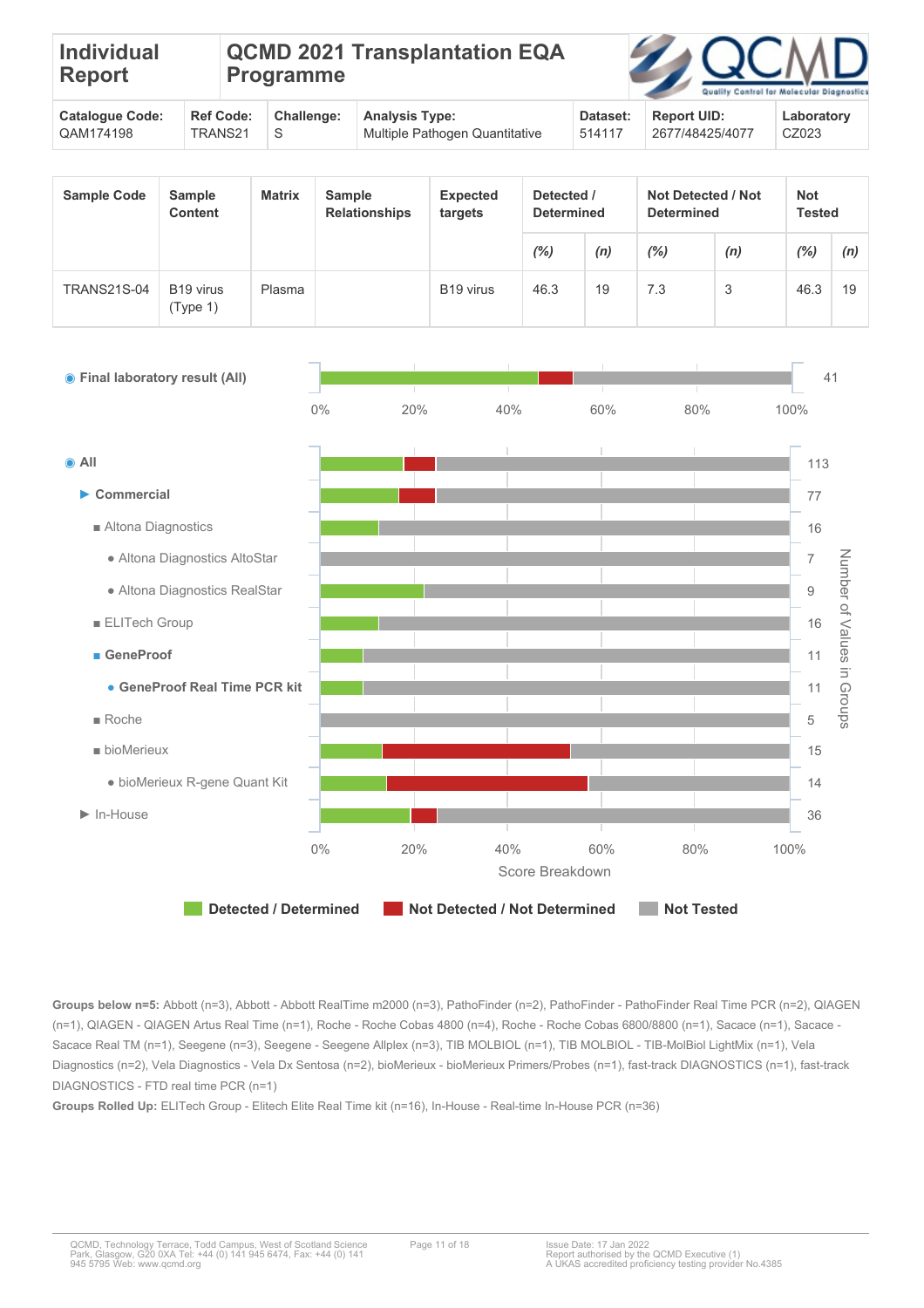| <b>Individual</b><br><b>Report</b>                    |                                                                      |                               | <b>Programme</b> |                                                                               |                                                                     | <b>QCMD 2021 Transplantation EQA</b> |                                       |                                 |     | Quality<br>Control for                         | Molecular Diagnosti |                             |  |
|-------------------------------------------------------|----------------------------------------------------------------------|-------------------------------|------------------|-------------------------------------------------------------------------------|---------------------------------------------------------------------|--------------------------------------|---------------------------------------|---------------------------------|-----|------------------------------------------------|---------------------|-----------------------------|--|
| QAM174198                                             | <b>Catalogue Code:</b><br><b>Ref Code:</b><br>TRANS21<br>$\mathbf S$ |                               | Challenge:       | <b>Analysis Type:</b><br>Dataset:<br>Multiple Pathogen Quantitative<br>514117 |                                                                     |                                      | <b>Report UID:</b><br>2677/48425/4077 | Laboratory<br>CZ023             |     |                                                |                     |                             |  |
| <b>Sample Code</b><br><b>Sample</b><br><b>Content</b> |                                                                      |                               | <b>Matrix</b>    |                                                                               | <b>Sample</b><br><b>Expected</b><br><b>Relationships</b><br>targets |                                      |                                       | Detected /<br><b>Determined</b> |     | <b>Not Detected / Not</b><br><b>Determined</b> |                     | <b>Not</b><br><b>Tested</b> |  |
|                                                       |                                                                      |                               |                  |                                                                               |                                                                     |                                      | (%)                                   | (n)                             | (%) | (n)                                            | (%)                 | (n)                         |  |
| <b>TRANS21S-05</b>                                    | Negative                                                             |                               | Plasma           |                                                                               |                                                                     |                                      | 92.7                                  | 38                              | 7.3 | 3                                              | N/A                 | $\mathbf 0$                 |  |
| ● Final laboratory result (All)                       |                                                                      |                               |                  | 0%                                                                            | 20%                                                                 | 40%                                  |                                       | 60%                             | 80% |                                                | 100%                | 41                          |  |
| $\bullet$ All                                         |                                                                      |                               |                  |                                                                               |                                                                     |                                      |                                       |                                 |     |                                                | 112                 |                             |  |
| $\blacktriangleright$ Commercial                      |                                                                      |                               |                  |                                                                               |                                                                     |                                      |                                       |                                 |     |                                                | 77                  |                             |  |
| Altona Diagnostics                                    |                                                                      |                               |                  |                                                                               |                                                                     |                                      |                                       |                                 |     |                                                | 16                  |                             |  |
|                                                       |                                                                      | · Altona Diagnostics AltoStar |                  |                                                                               |                                                                     |                                      |                                       |                                 |     |                                                | $\overline{7}$      |                             |  |
|                                                       |                                                                      | · Altona Diagnostics RealStar |                  |                                                                               |                                                                     |                                      |                                       |                                 |     |                                                | $\hbox{9}$          | Number of Values            |  |
| <b>ELITech Group</b>                                  |                                                                      |                               |                  |                                                                               |                                                                     |                                      |                                       |                                 |     |                                                | 16                  |                             |  |
| GeneProof                                             |                                                                      |                               |                  |                                                                               |                                                                     |                                      |                                       |                                 |     |                                                | 11                  |                             |  |
|                                                       |                                                                      | • GeneProof Real Time PCR kit |                  |                                                                               |                                                                     |                                      |                                       |                                 |     |                                                | 11                  | in Groups                   |  |
| Roche                                                 |                                                                      |                               |                  |                                                                               |                                                                     |                                      |                                       |                                 |     |                                                | 5                   |                             |  |
|                                                       | $\blacksquare$ bioMerieux                                            |                               |                  |                                                                               |                                                                     |                                      |                                       |                                 |     | 15                                             |                     |                             |  |
|                                                       | · bioMerieux R-gene Quant Kit                                        |                               |                  |                                                                               |                                                                     |                                      |                                       |                                 |     | 14                                             |                     |                             |  |
| $\blacktriangleright$ In-House                        |                                                                      |                               |                  |                                                                               |                                                                     |                                      |                                       |                                 |     |                                                | 35                  |                             |  |

**Detected / Determined Not Detected / Not Determined Not Tested**

Score Breakdown

0% 20% 40% 60% 80% 100%

**Groups below n=5:** Abbott (n=3), Abbott - Abbott RealTime m2000 (n=3), PathoFinder (n=2), PathoFinder - PathoFinder Real Time PCR (n=2), QIAGEN (n=1), QIAGEN - QIAGEN Artus Real Time (n=1), Roche - Roche Cobas 4800 (n=4), Roche - Roche Cobas 6800/8800 (n=1), Sacace (n=1), Sacace - Sacace Real TM (n=1), Seegene (n=3), Seegene - Seegene Allplex (n=3), TIB MOLBIOL (n=1), TIB MOLBIOL - TIB-MolBiol LightMix (n=1), Vela Diagnostics (n=2), Vela Diagnostics - Vela Dx Sentosa (n=2), bioMerieux - bioMerieux Primers/Probes (n=1), fast-track DIAGNOSTICS (n=1), fast-track DIAGNOSTICS - FTD real time PCR (n=1)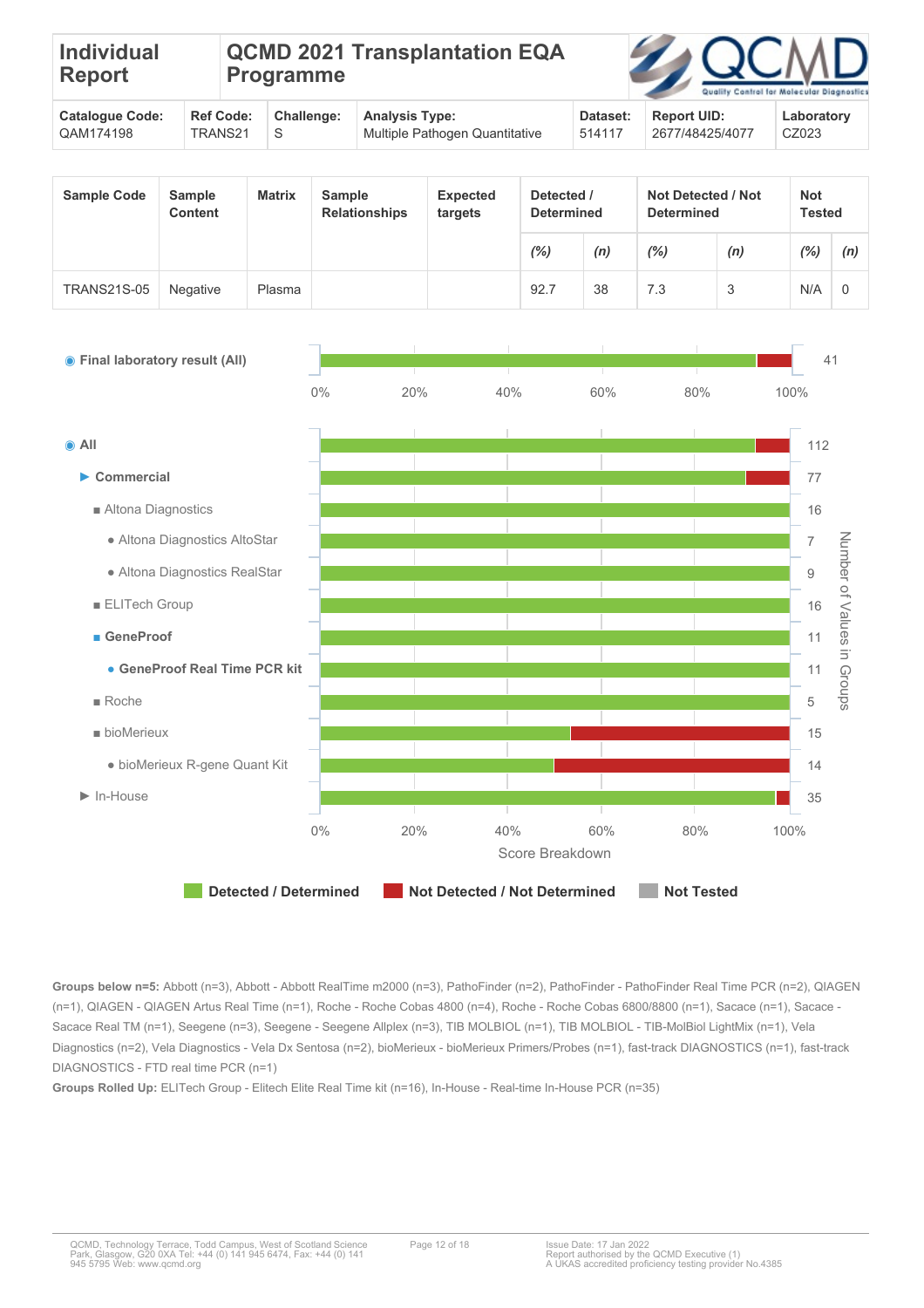| <b>Individual</b><br>Report |  | <b>Programme</b> | <b>QCMD 2021 Transplantation EQA</b> |                         |  | <b>ZAQCMD</b><br>Quality Control for Molecular Diagnostic |
|-----------------------------|--|------------------|--------------------------------------|-------------------------|--|-----------------------------------------------------------|
|                             |  | $R = 0.000$      | Array Louis Transact                 | $D = 1 - 1$ $D = 1 - 1$ |  | المستحلف والمستحدث والمستحدث                              |

| <b>Catalogue Code:</b> |         | Ref Code: Challenge: Analysis Type: | Dataset: | <b>Report UID:</b> | Laboratory |
|------------------------|---------|-------------------------------------|----------|--------------------|------------|
| QAM174198              | TRANS21 | Multiple Pathogen Quantitative      | 514117   | 2677/48425/4077    | CZ023      |

| <b>Sample Code</b> | <b>Sample Content</b>      | <b>Matrix</b> | <b>Sample</b><br><b>Relationships</b> | <b>Expected</b><br>targets | Detected /<br><b>Determined</b> |     | Not Detected /<br><b>Not Determined</b> |     | Not | Tested   |  |
|--------------------|----------------------------|---------------|---------------------------------------|----------------------------|---------------------------------|-----|-----------------------------------------|-----|-----|----------|--|
|                    |                            |               |                                       |                            | $(\%)$                          | (n) | $(\%)$                                  | (n) | (%) | (n)      |  |
| <b>TRANS21S-06</b> | Cytomegalovirus<br>(AD169) | Plasma        | D <sub>1</sub>                        | Cytomegalovirus            | 97.6                            | 40  | 2.4                                     |     | N/A | $\Omega$ |  |



**Groups below n=5:** Abbott (n=4), Abbott - Abbott RealTime m2000 (n=4), PathoFinder (n=2), PathoFinder - PathoFinder Real Time PCR (n=2), QIAGEN (n=2), QIAGEN - QIAGEN Artus Real Time (n=1), QIAGEN - Qiagen NeuMoDx (n=1), Roche - Roche Cobas 4800 (n=4), Roche - Roche Cobas 6800/8800 (n=2), Sacace (n=1), Sacace - Sacace Real TM (n=1), Seegene (n=3), Seegene - Seegene Allplex (n=3), TIB MOLBIOL (n=1), TIB MOLBIOL -TIB-MolBiol LightMix (n=1), Vela Diagnostics (n=2), Vela Diagnostics - Vela Dx Sentosa (n=2), bioMerieux - bioMerieux Primers/Probes (n=1), fast-track DIAGNOSTICS (n=1), fast-track DIAGNOSTICS - FTD real time PCR (n=1)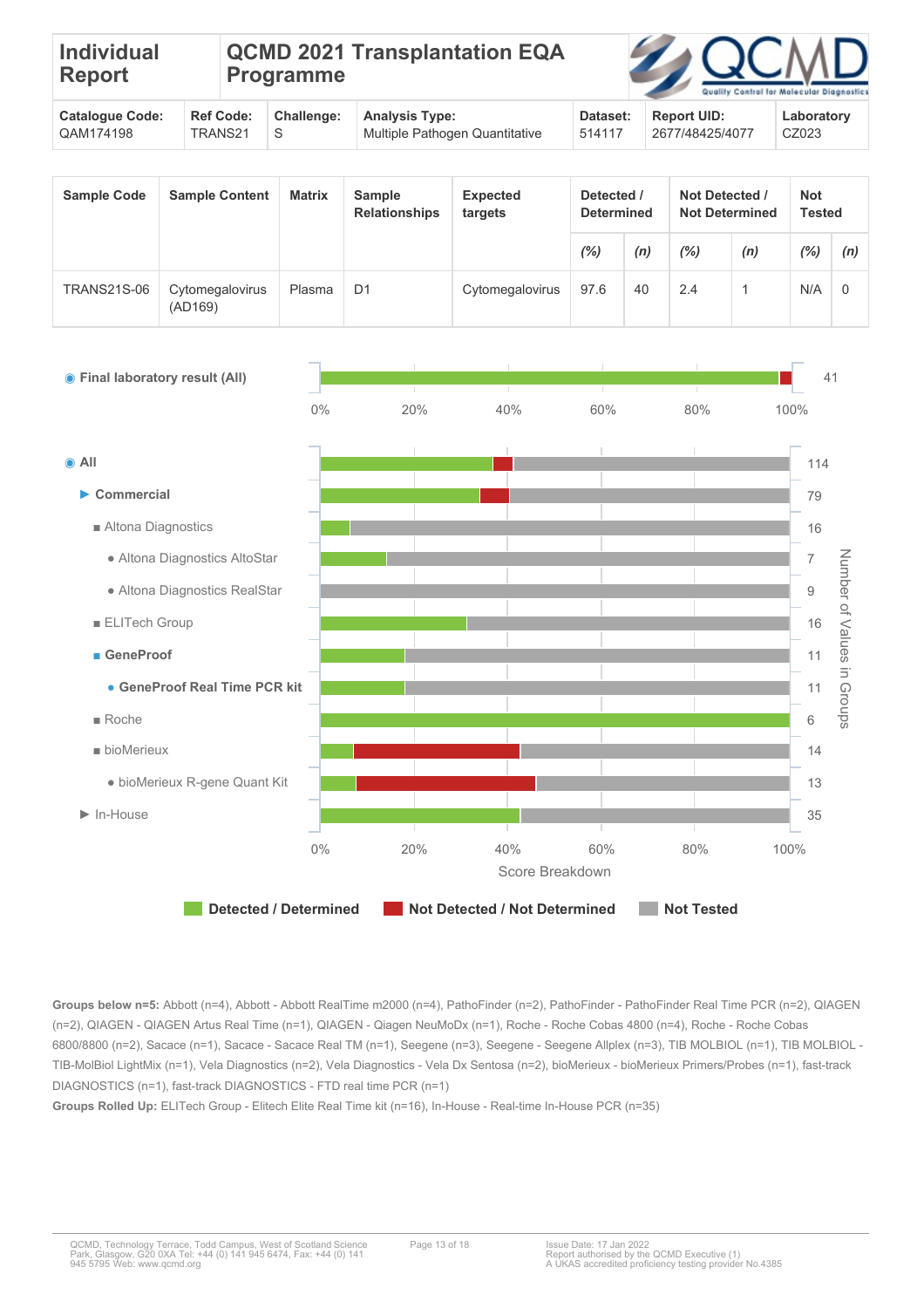| <b>Individual</b><br>Report |  | <b>Programme</b> | <b>QCMD 2021 Transplantation EQA</b> |                         |  | <b>ZAQCMD</b><br>Quality Control for Molecular Diagnostic |
|-----------------------------|--|------------------|--------------------------------------|-------------------------|--|-----------------------------------------------------------|
|                             |  | $R = 0.000$      | Array Louis Transact                 | $D = L = L$ $D = L = L$ |  | المستحلف والمستحدث والمستحدث                              |

| <b>Catalogue Code:</b> |           | Ref Code: Challenge: Analysis Type:         | <b>Dataset:</b> | <b>Report UID:</b> | Laboratory |
|------------------------|-----------|---------------------------------------------|-----------------|--------------------|------------|
| QAM174198              | TRANS21 S | <sup>1</sup> Multiple Pathogen Quantitative | 514117          | 2677/48425/4077    | CZ023      |

| <b>Sample Code</b> | <b>Sample Content</b>      | <b>Matrix</b> | <b>Sample</b><br><b>Relationships</b> | <b>Expected</b><br>targets | Detected /<br><b>Determined</b> |     | Not Detected /<br><b>Not Determined</b> |     | <b>Not</b> | <b>Tested</b> |  |
|--------------------|----------------------------|---------------|---------------------------------------|----------------------------|---------------------------------|-----|-----------------------------------------|-----|------------|---------------|--|
|                    |                            |               |                                       |                            | (%)                             | (n) | $(\%)$                                  | (n) | $(\%)$     | (n)           |  |
| <b>TRANS21S-07</b> | Cytomegalovirus<br>(AD169) | Plasma        | D <sub>1</sub>                        | Cytomegalovirus            | 92.7                            | 38  | 7.3                                     | 3   | N/A        | $\Omega$      |  |



**Groups below n=5:** Abbott (n=4), Abbott - Abbott RealTime m2000 (n=4), PathoFinder (n=2), PathoFinder - PathoFinder Real Time PCR (n=2), QIAGEN (n=2), QIAGEN - QIAGEN Artus Real Time (n=1), QIAGEN - Qiagen NeuMoDx (n=1), Roche - Roche Cobas 4800 (n=4), Roche - Roche Cobas 6800/8800 (n=2), Sacace (n=1), Sacace - Sacace Real TM (n=1), Seegene (n=3), Seegene - Seegene Allplex (n=3), TIB MOLBIOL (n=1), TIB MOLBIOL -TIB-MolBiol LightMix (n=1), Vela Diagnostics (n=2), Vela Diagnostics - Vela Dx Sentosa (n=2), bioMerieux - bioMerieux Primers/Probes (n=1), fast-track DIAGNOSTICS (n=1), fast-track DIAGNOSTICS - FTD real time PCR (n=1)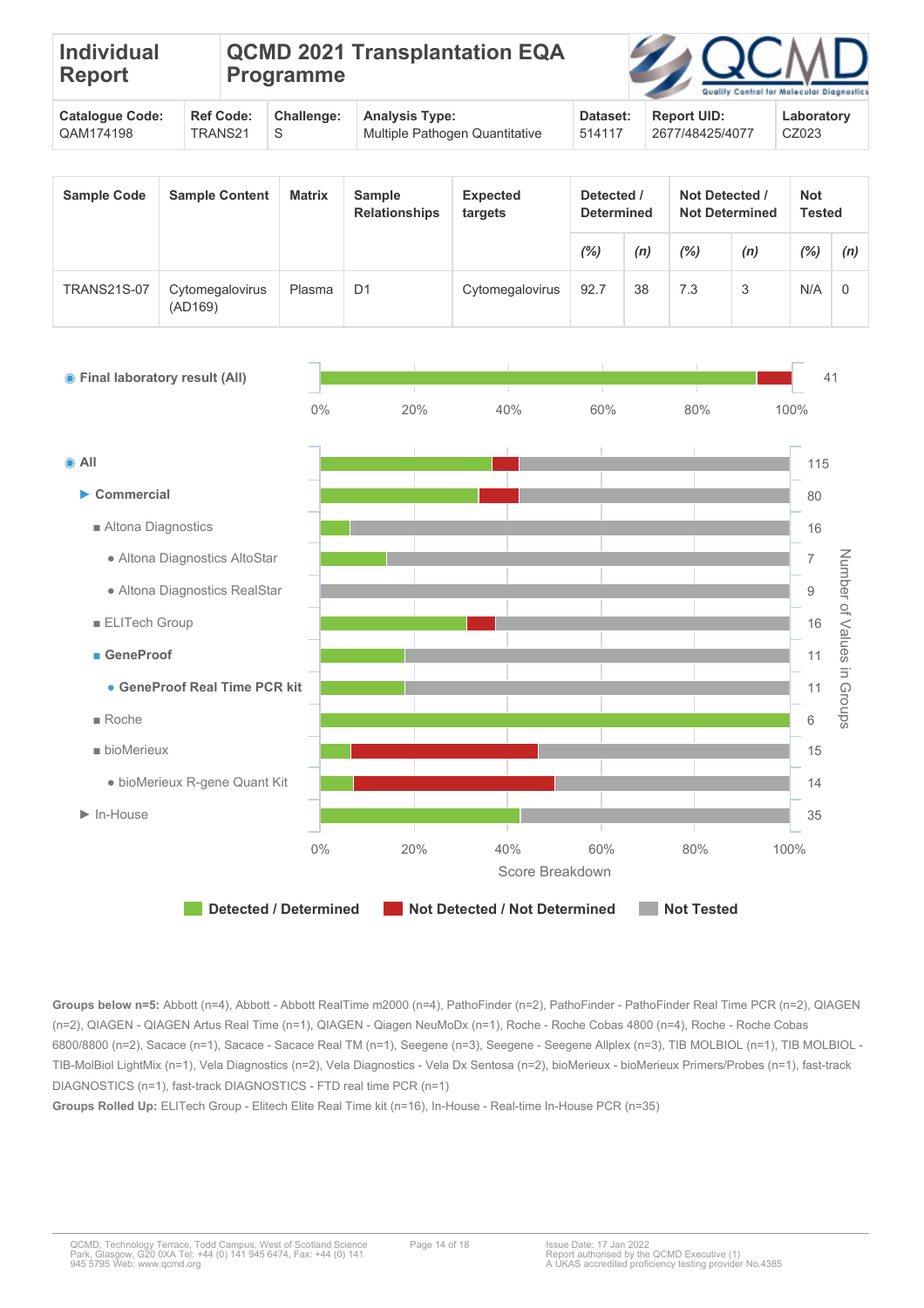| <b>Individual</b><br><b>Report</b> |                 | <b>Programme</b> | QCMD 2021 Transplantation EQA |                 | <b>ZAQCMD</b>         | Quality Control for Molecular Diagnostic |
|------------------------------------|-----------------|------------------|-------------------------------|-----------------|-----------------------|------------------------------------------|
| Catalance Cadar                    | $P - F - F - F$ | Challenger       | Angeles Truce                 | $D - 4 - - - 4$ | $P_{\text{sh}} = 11P$ | والمتماز والمستمر والمرار                |

| Cataloque Code:        |           | Ref Code: Challenge: Analysis Type: | Dataset:  | Report UID:     | Laboratory |
|------------------------|-----------|-------------------------------------|-----------|-----------------|------------|
| <sup>0</sup> QAM174198 | TRANS21 S | Multiple Pathogen Quantitative      | $+514117$ | 2677/48425/4077 | CZ023      |
|                        |           |                                     |           |                 |            |

| <b>Sample Code</b> | <b>Sample</b><br><b>Content</b> | <b>Matrix</b> | <b>Sample</b><br><b>Relationships</b> | <b>Expected</b><br>targets | Detected /<br><b>Determined</b> |     | Not Detected / Not<br><b>Determined</b> |     | Not<br><b>Tested</b> |     |
|--------------------|---------------------------------|---------------|---------------------------------------|----------------------------|---------------------------------|-----|-----------------------------------------|-----|----------------------|-----|
|                    |                                 |               |                                       |                            | (%)                             | (n) | (%)                                     | (n) | $(\% )$              | (n) |
| <b>TRANS21S-08</b> | Epstein-<br>Barr virus          | Plasma        | <b>DS1 2</b>                          | Epstein-Barr<br>virus      | 90.2                            | 37  | 2.4                                     |     | 7.3                  | 3   |



**Groups below n=5:** Abbott (n=4), Abbott - Abbott RealTime m2000 (n=4), PathoFinder (n=2), PathoFinder - PathoFinder Real Time PCR (n=2), QIAGEN (n=1), QIAGEN - QIAGEN Artus Real Time (n=1), Roche - Roche Cobas 4800 (n=4), Roche - Roche Cobas 6800/8800 (n=1), Sacace (n=1), Sacace - Sacace Real TM (n=1), Seegene (n=3), Seegene - Seegene Allplex (n=3), TIB MOLBIOL (n=1), TIB MOLBIOL - TIB-MolBiol LightMix (n=1), Vela Diagnostics (n=2), Vela Diagnostics - Vela Dx Sentosa (n=2), bioMerieux - bioMerieux Primers/Probes (n=1), fast-track DIAGNOSTICS (n=1), fast-track DIAGNOSTICS - FTD real time PCR (n=1)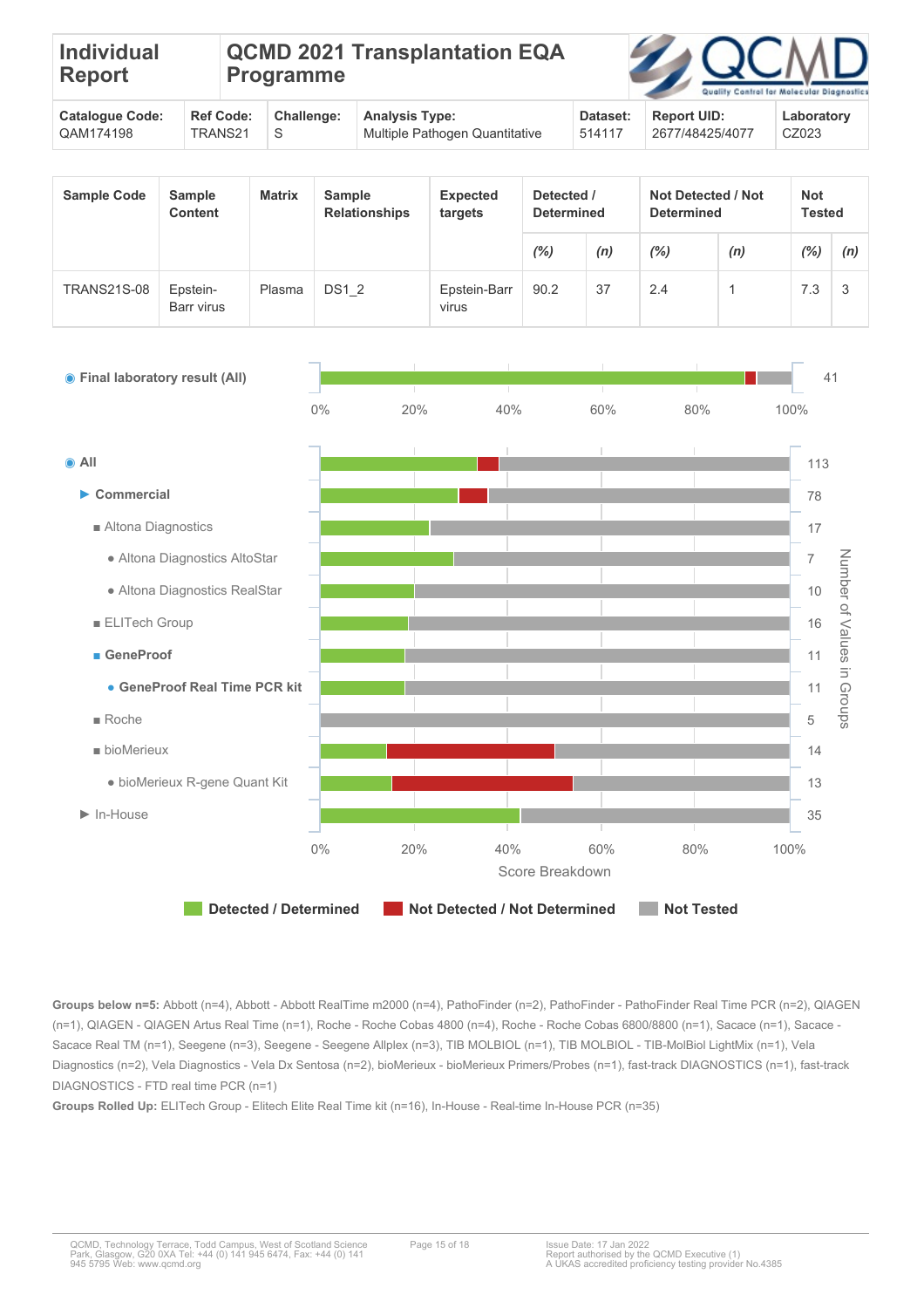| <b>Individual</b><br>Report | <b>Programme</b> |  | <b>QCMD 2021 Transplantation EQA</b> |                      |                         | <b>ZAQCMD</b><br>Quality Control for Molecular Diagnostic |                              |
|-----------------------------|------------------|--|--------------------------------------|----------------------|-------------------------|-----------------------------------------------------------|------------------------------|
|                             |                  |  | $R = 0.000$                          | Array Louis Transact | $D = L = L$ $D = L = L$ |                                                           | المستحلف والمستحدث والمستحدث |

| <sup>1</sup> Cataloque Code: |           | Ref Code: Challenge: Analysis Type: | Dataset: | Report UID:     | Laboratory |
|------------------------------|-----------|-------------------------------------|----------|-----------------|------------|
| QAM174198                    | TRANS21 S | Multiple Pathogen Quantitative      | 514117   | 2677/48425/4077 | CZ023      |
|                              |           |                                     |          |                 |            |

| <b>Sample Code</b> | <b>Sample Content</b>              | <b>Matrix</b> | Sample<br><b>Relationships</b> | <b>Expected</b><br>targets | Detected /<br><b>Determined</b> |     |     |     | <b>Not Detected / Not</b><br><b>Determined</b> |     | <b>Not</b><br><b>Tested</b> |  |
|--------------------|------------------------------------|---------------|--------------------------------|----------------------------|---------------------------------|-----|-----|-----|------------------------------------------------|-----|-----------------------------|--|
|                    |                                    |               |                                |                            | $(\%)$                          | (n) | (%) | (n) | (%)                                            | (n) |                             |  |
| <b>TRANS21S-09</b> | Human herpes<br>virus $6$ (type A) | Plasma        |                                | Human<br>herpes virus<br>6 | 63.4                            | 26  | 2.4 |     | 34.1                                           | 14  |                             |  |



**Groups below n=5:** Abbott (n=3), Abbott - Abbott RealTime m2000 (n=3), PathoFinder (n=2), PathoFinder - PathoFinder Real Time PCR (n=2), QIAGEN (n=1), QIAGEN - QIAGEN Artus Real Time (n=1), Roche - Roche Cobas 4800 (n=4), Roche - Roche Cobas 6800/8800 (n=1), Sacace (n=1), Sacace - Sacace Real TM (n=1), Seegene (n=3), Seegene - Seegene Allplex (n=3), TIB MOLBIOL (n=1), TIB MOLBIOL - TIB-MolBiol LightMix (n=1), Vela Diagnostics (n=2), Vela Diagnostics - Vela Dx Sentosa (n=2), bioMerieux - bioMerieux Primers/Probes (n=1), fast-track DIAGNOSTICS (n=1), fast-track DIAGNOSTICS - FTD real time PCR (n=1)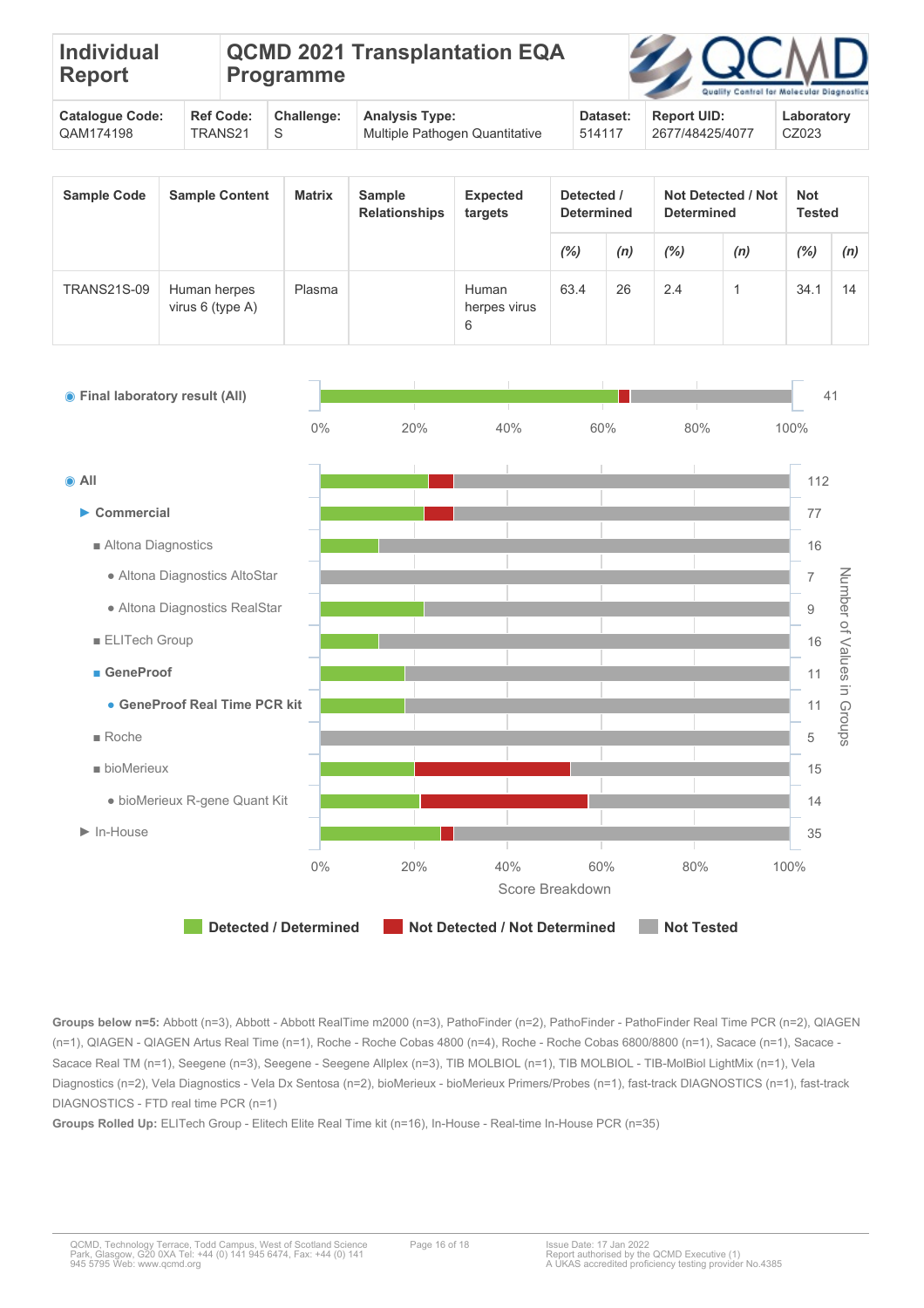| Individual<br><b>Report</b> |                  | <b>QCMD 2021 Transplantation EQA</b><br><b>Programme</b> |            |                       |          | <b>ZAQCMD</b>      | Quality Control for Molecular Diagnostic |
|-----------------------------|------------------|----------------------------------------------------------|------------|-----------------------|----------|--------------------|------------------------------------------|
| <b>Catalogue Code:</b>      | <b>Ref Code:</b> |                                                          | Challenge: | <b>Analysis Type:</b> | Dataset: | <b>Report UID:</b> | Laboratory                               |

514117

2677/48425/4077

CZ023

| <b>Sample Code</b> | <b>Sample</b><br><b>Content</b>  | <b>Matrix</b> | <b>Sample</b><br><b>Relationships</b> | <b>Expected</b><br>targets | Detected /<br><b>Determined</b> |     | Not Detected / Not<br><b>Determined</b> |          | <b>Not</b><br><b>Tested</b> |     |
|--------------------|----------------------------------|---------------|---------------------------------------|----------------------------|---------------------------------|-----|-----------------------------------------|----------|-----------------------------|-----|
|                    |                                  |               |                                       |                            | (%)                             | (n) | $(\%)$                                  | (n)      | $(\%)$                      | (n) |
| <b>TRANS21S-10</b> | <b>BK</b> virus<br>$(type 1b-2)$ | Plasma        |                                       | <b>BK</b> virus            | 65.9                            | 27  | N/A                                     | $\Omega$ | 34.1                        | 14  |



**Groups below n=5:** Abbott (n=3), Abbott - Abbott RealTime m2000 (n=3), PathoFinder (n=2), PathoFinder - PathoFinder Real Time PCR (n=2), QIAGEN (n=2), QIAGEN - QIAGEN Artus Real Time (n=1), QIAGEN - Qiagen NeuMoDx (n=1), Roche - Roche Cobas 4800 (n=4), Roche - Roche Cobas 6800/8800 (n=1), Sacace (n=1), Sacace - Sacace Real TM (n=1), Seegene (n=3), Seegene - Seegene Allplex (n=3), TIB MOLBIOL (n=1), TIB MOLBIOL -TIB-MolBiol LightMix (n=1), Vela Diagnostics (n=2), Vela Diagnostics - Vela Dx Sentosa (n=2), bioMerieux - bioMerieux Primers/Probes (n=2), fast-track DIAGNOSTICS (n=1), fast-track DIAGNOSTICS - FTD real time PCR (n=1)

**Groups Rolled Up:** ELITech Group - Elitech Elite Real Time kit (n=16), In-House - Real-time In-House PCR (n=36)

QAM174198

TRANS21

S